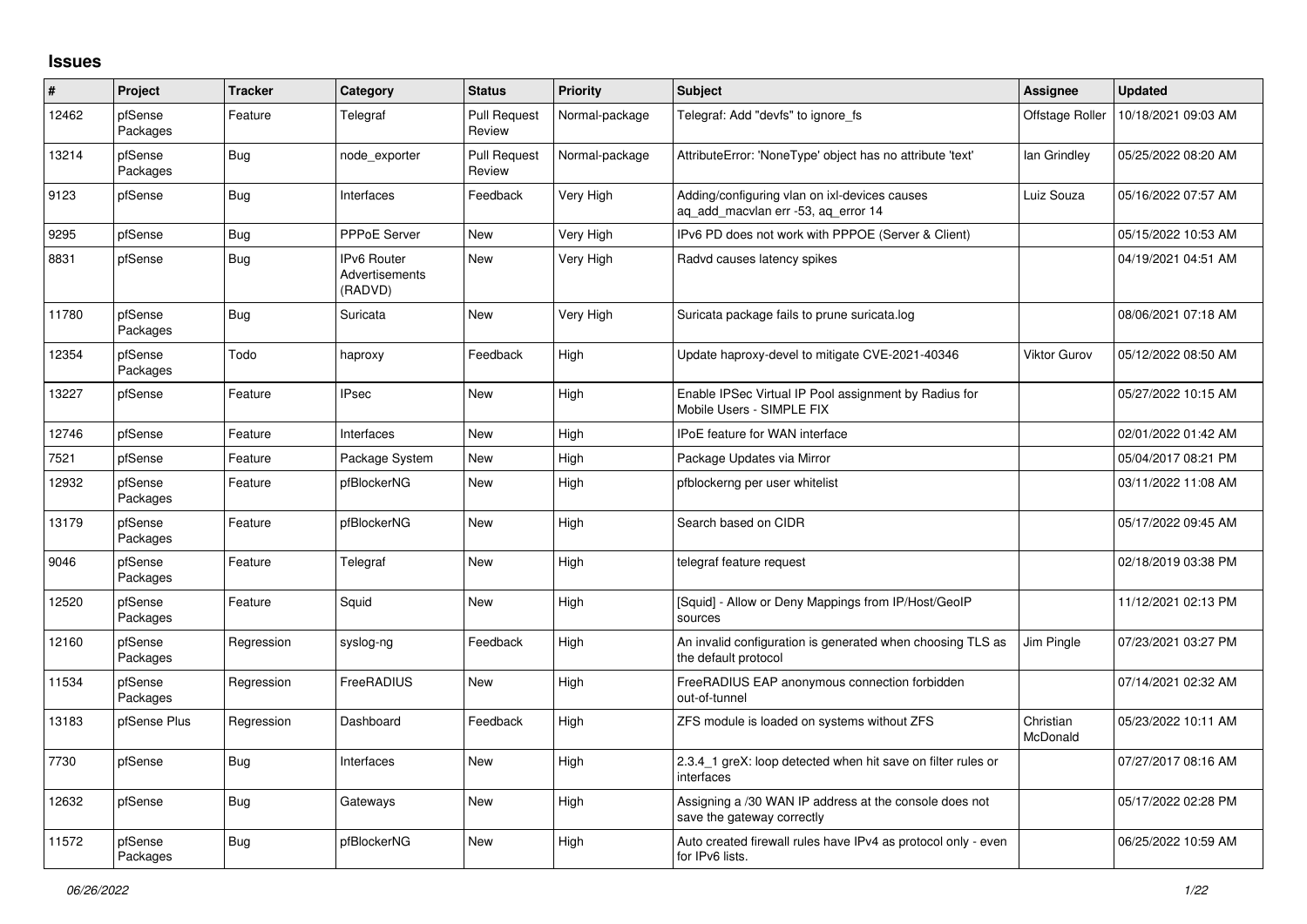| $\vert$ # | Project             | <b>Tracker</b> | Category                    | <b>Status</b> | <b>Priority</b> | <b>Subject</b>                                                                                                                                                                   | Assignee            | <b>Updated</b>      |
|-----------|---------------------|----------------|-----------------------------|---------------|-----------------|----------------------------------------------------------------------------------------------------------------------------------------------------------------------------------|---------------------|---------------------|
| 11563     | pfSense<br>Packages | Bug            | <b>BIND</b>                 | New           | High            | BIND GUI writes TXT records > 255 characters                                                                                                                                     |                     | 02/27/2021 07:11 AM |
| 4845      | pfSense             | Bug            | CARP                        | Confirmed     | High            | CARP preemption doesn't switch to backup where<br>connectivity between systems is lost but not NIC link                                                                          |                     | 07/28/2015 07:55 AM |
| 8050      | pfSense             | Bug            | Interfaces                  | <b>New</b>    | High            | Enabling bridge while interfaces have link freezes console                                                                                                                       |                     | 11/03/2017 04:38 PM |
| 8513      | pfSense<br>Packages | Bug            | FreeRADIUS                  | New           | High            | Freeradius 3.x Idap problem                                                                                                                                                      |                     | 02/18/2019 05:22 PM |
| 11936     | pfSense<br>Packages | Bug            | <b>FRR</b>                  | Incomplete    | High            | FRR does not connect BGP when using password                                                                                                                                     |                     | 05/19/2021 08:12 AM |
| 11158     | pfSense<br>Packages | Bug            | <b>FRR</b>                  | New           | High            | <b>FRR Prefix Lists</b>                                                                                                                                                          |                     | 12/30/2020 04:55 PM |
| 11992     | pfSense             | Bug            | <b>Virtual IP Addresses</b> | Confirmed     | High            | GRE Tunnel - Does not work with a virtual IP as endpoint                                                                                                                         |                     | 06/04/2021 01:16 AM |
| 11135     | pfSense<br>Packages | <b>Bug</b>     | haproxy                     | Feedback      | High            | HAproxy OCSP reponse crontab bug                                                                                                                                                 | <b>Viktor Gurov</b> | 09/10/2021 11:51 AM |
| 8438      | pfSense<br>Packages | Bug            | haproxy                     | New           | High            | haproxy: can't use ACL for cert with http-response actions                                                                                                                       |                     | 05/24/2018 01:12 PM |
| 13180     | pfSense<br>Packages | Bug            | pfBlockerNG                 | New           | High            | High CPU Utilization with pfb_filter <sup>[]</sup> since PfBlockerNG<br>update to devel 3.1.0 4                                                                                  |                     | 06/14/2022 08:00 AM |
| 5413      | pfSense             | Bug            | <b>DNS Resolver</b>         | Confirmed     | High            | Incorrect Handling of Unbound Resolver [service restarts,<br>cache loss, DNS service interruption]                                                                               |                     | 06/19/2022 11:11 PM |
| 12607     | pfSense Plus        | Bug            | Hardware / Drivers          | New           | High            | Instability with Snort Inline with AWS Instances                                                                                                                                 |                     | 01/10/2022 09:03 PM |
| 8964      | pfSense             | <b>Bug</b>     | <b>IPsec</b>                | New           | High            | IPsec async cryptography advanced setting - TCP traffic not<br>passing through                                                                                                   | Luiz Souza          | 12/08/2020 12:09 PM |
| 8158      | pfSense             | Bug            | Interfaces                  | New           | High            | IPv6 Track Interface issue with more than one<br>WAN-Gateway and a number of internal interfaces at least<br>track interface from one interface does not work on regular<br>base |                     | 12/03/2017 09:00 AM |
| 9136      | pfSense             | Bug            | DHCP (IPv6)                 | New           | High            | IPv6 Tracking Interfaces Lose IPv6 Address in Certain Cases                                                                                                                      |                     | 04/21/2022 12:39 PM |
| 12853     | pfSense             | Bug            | <b>NAT Reflection</b>       | Feedback      | High            | Network Address Translation - Pure NAT pfsense freeze<br>after reboot                                                                                                            |                     | 02/22/2022 08:40 AM |
| 5355      | pfSense             | Bug            | <b>IPsec</b>                | New           | High            | on Dynamic WAN IP (DHCP Client) it takes 10 minutes<br>before Phase1 reconnects                                                                                                  |                     | 07/08/2016 10:29 PM |
| 10252     | pfSense<br>Packages | Bug            | pfBlockerNG                 | New           | High            | pfblockerng-devel                                                                                                                                                                |                     | 02/11/2020 05:18 PM |
| 9724      | pfSense<br>Packages | Bug            | pfBlockerNG                 | New           | High            | pfblockerng-firewall-filter-service-will-not-start                                                                                                                               |                     | 09/05/2019 06:32 AM |
| 10760     | pfSense<br>Packages | <b>Bug</b>     | <b>BIND</b>                 | New           | High            | pfSense BIND 9.14.12 server terminates due to assertion<br>failure                                                                                                               |                     | 07/11/2020 04:53 PM |
| 6988      | pfSense<br>Packages | Bug            | Snort                       | New           | High            | SNORT Package PHP memory error                                                                                                                                                   |                     | 06/28/2018 10:00 PM |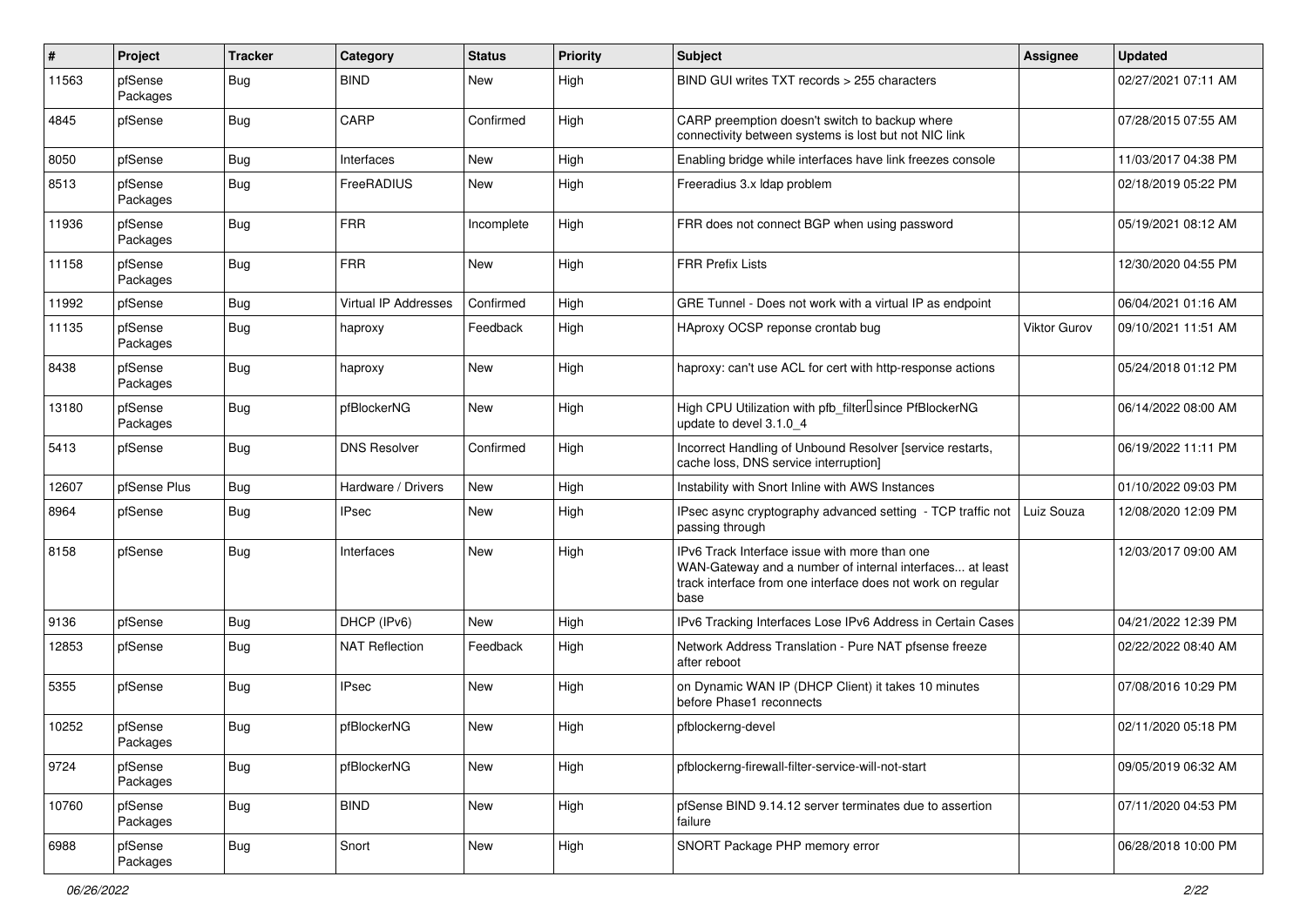| $\vert$ # | Project             | <b>Tracker</b> | Category                 | <b>Status</b>                 | <b>Priority</b> | <b>Subject</b>                                                                                            | <b>Assignee</b>       | <b>Updated</b>      |
|-----------|---------------------|----------------|--------------------------|-------------------------------|-----------------|-----------------------------------------------------------------------------------------------------------|-----------------------|---------------------|
| 12979     | pfSense<br>Packages | Bug            | Snort                    | <b>Pull Request</b><br>Review | High            | Snort Rules Update Process Using Deprecated FreeBSD<br><b>Subdirectory Name</b>                           | <b>Bill Meeks</b>     | 03/24/2022 09:02 AM |
| 12732     | pfSense<br>Packages | Bug            | squidguard               | New                           | High            | Squid https filtering squidguard acl target list - erratic<br>behaviour                                   |                       | 01/26/2022 09:11 AM |
| 7388      | pfSense<br>Packages | Bug            | Suricata                 | New                           | High            | Suricata does not property recognize MTU for PPPOE<br>interfaces                                          |                       | 03/15/2017 05:17 AM |
| 8089      | pfSense             | <b>Bug</b>     | Interfaces               | New                           | High            | VLAN page breaks after config restore to new hardware.                                                    |                       | 11/21/2017 01:38 PM |
| 12608     | pfSense<br>Packages | Bug            | WireGuard                | New                           | High            | WireGuard tunnels monitored by dpinger causing system to<br>stop routing completely in certain situations | Christian<br>McDonald | 12/16/2021 03:14 PM |
| 13187     | pfSense             | Documentation  | Upgrade                  | New                           | Normal          | Azure Frequently asked questions                                                                          |                       | 05/20/2022 06:52 AM |
| 11139     | pfSense             | Documentation  | Interfaces               | New                           | Normal          | <b>Bridges and VLANs</b>                                                                                  |                       | 12/07/2020 12:32 PM |
| 12535     | pfSense             | Documentation  | Routing                  | New                           | Normal          | Negate Rules function does not match the description                                                      |                       | 11/19/2021 02:03 PM |
| 13302     | pfSense Docs        | New Content    | Virtualization           | New                           | Normal          | Feature - recipe for pfSense with two NICs in Azure                                                       |                       | 06/25/2022 12:33 PM |
| 12791     | pfSense Docs        | New Content    | Diagnostics              | New                           | Normal          | Diagnostic Information for Support (pfSense)                                                              |                       | 02/13/2022 08:49 PM |
| 12565     | pfSense Docs        | New Content    | OpenVPN                  | New                           | Normal          | Document new "Duplicate Connection Limit" option on<br>OpenVPN server instances                           | Jim Pingle            | 12/06/2021 08:07 AM |
| 13223     | pfSense Docs        | New Content    | Routing / Gateways       | Feedback                      | Normal          | Document new gateway state killing behavior                                                               | Jim Pingle            | 05/27/2022 01:59 PM |
| 9369      | pfSense Docs        | New Content    | Packages                 | New                           | Normal          | Document remaining packages                                                                               | Jim Pingle            | 04/14/2021 03:39 PM |
| 11071     | pfSense Docs        | New Content    | <b>DHCP</b>              | New                           | Normal          | Feedback on Services - IPv6 Router Advertisements                                                         | Jim Pingle            | 12/08/2020 09:25 AM |
| 11714     | pfSense Docs        | New Content    | <b>High Availability</b> | New                           | Normal          | Feedback on Troubleshooting - Troubleshooting High<br><b>Availability DHCP Failover</b>                   |                       | 03/21/2021 05:58 PM |
| 12597     | pfSense Docs        | New Content    | Hardware                 | New                           | Normal          | How to reset IPMI settings and password for Netgate<br>appliances                                         |                       | 05/07/2022 12:33 PM |
| 11172     | pfSense Docs        | New Content    | Products                 | New                           | Normal          | Interfaces order of 10 Gigabit Quad-Port SFP+ Intel®<br>X710BM2 Card                                      |                       | 12/18/2020 01:28 PM |
| 11608     | pfSense Docs        | New Content    | Products                 | New                           | Normal          | Interfaces order of XG-7100 Quad-Port 10GbE Fiber SFP+<br>Installation Kit                                |                       | 03/03/2021 07:14 AM |
| 11739     | pfSense Docs        | New Content    | <b>High Availability</b> | New                           | Normal          | Manual Outbound NAT rules in HA setup                                                                     |                       | 07/09/2021 08:26 AM |
| 13270     | pfSense Docs        | New Content    | OpenVPN                  | <b>Pull Request</b><br>Review | Normal          | OpenVPN client gateway is incorrect when the server does<br>not push routes                               | Marcos<br>Mendoza     | 06/26/2022 12:54 PM |
| 13211     | pfSense Docs        | New Content    | OpenVPN                  | Feedback                      | Normal          | OpenVPN DCO Documentation                                                                                 | Jim Pingle            | 06/15/2022 10:42 AM |
| 13016     | pfSense Docs        | New Content    | Virtualization           | New                           | Normal          | Workaround for bandwith issues since 2.6 when installed in<br>Hyper-V                                     |                       | 04/01/2022 01:06 PM |
| 13205     | pfSense Docs        | New Content    | Backup / Restore         | Feedback                      | Normal          | ZFS Boot Environment documentation                                                                        | Christian<br>McDonald | 05/31/2022 10:55 AM |
| 12570     | pfSense Docs        | Correction     | General                  | New                           | Normal          | Active appliance list missing 6100                                                                        |                       | 12/06/2021 11:41 AM |
| 9310      | pfSense Docs        | Correction     | Products                 | New                           | Normal          | Appliances with internal switch need the MAC Address<br>section of their Getting Started guides updated   | Jim Pingle            | 09/23/2020 10:24 AM |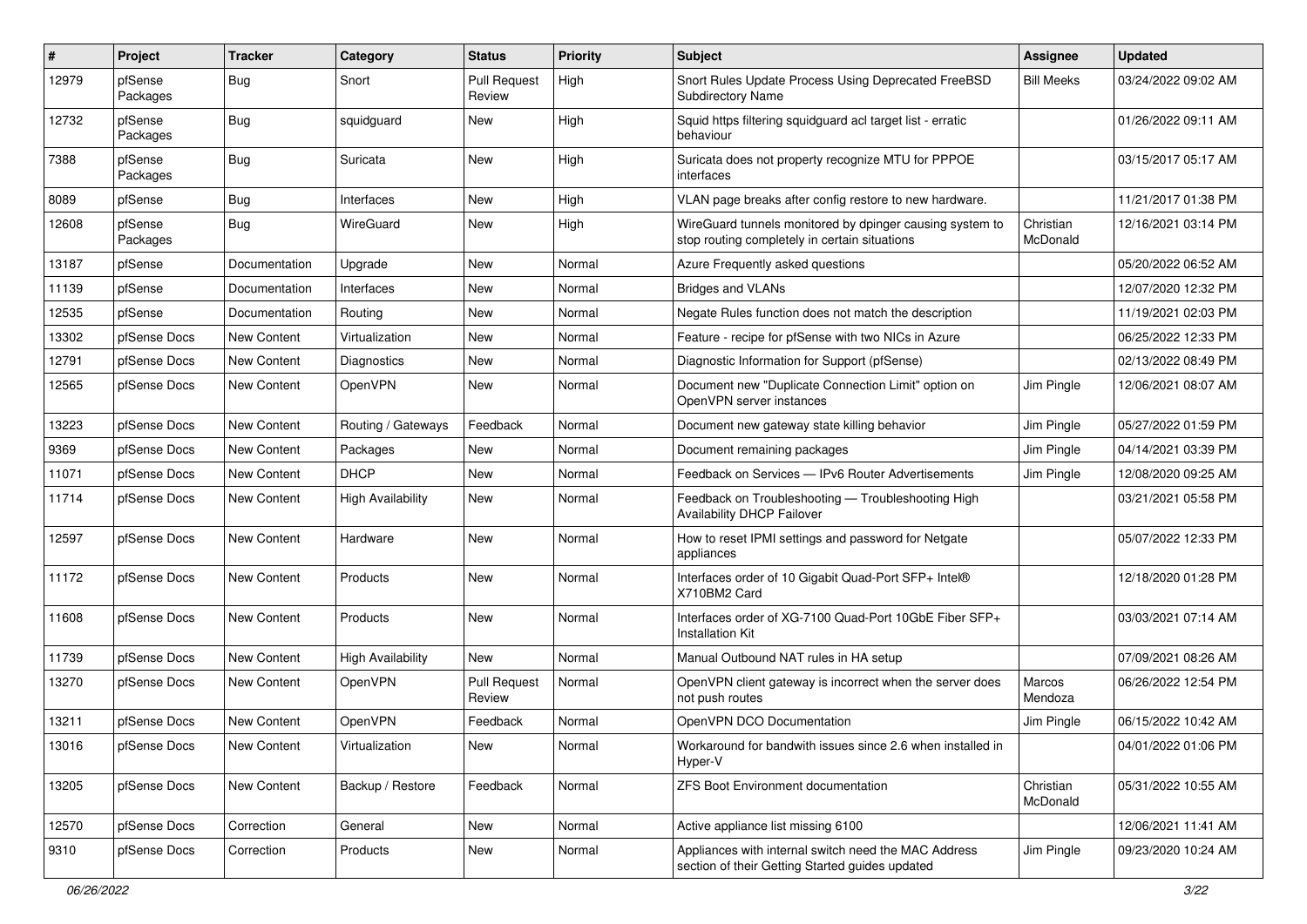| #     | Project             | <b>Tracker</b> | Category              | <b>Status</b>    | <b>Priority</b> | Subject                                                                                        | <b>Assignee</b>   | <b>Updated</b>      |
|-------|---------------------|----------------|-----------------------|------------------|-----------------|------------------------------------------------------------------------------------------------|-------------------|---------------------|
| 12978 | pfSense Docs        | Correction     | Monitoring            | New              | Normal          | Correction to iftop section of Monitoring Bandwidth Usage                                      | Jim Pingle        | 03/23/2022 11:18 AM |
| 9685  | pfSense Docs        | Correction     | <b>Firewall Rules</b> | New              | Normal          | Feedback on Firewall - Floating Rules                                                          | Jim Pingle        | 09/23/2020 02:57 PM |
| 12098 | pfSense Docs        | Correction     | Configuration         | New              | Normal          | Feedback on pfSense Configuration Recipes - Accessing a<br>CPE/Modem from Inside the Firewall  |                   | 07/02/2021 02:30 AM |
| 11195 | pfSense Docs        | Correction     | Recipes               | New              | Normal          | Feedback on pfSense Configuration Recipes - Accessing a<br>CPE/Modem from Inside the Firewall  | Jim Pingle        | 12/30/2020 01:13 PM |
| 9374  | pfSense Docs        | Correction     | Recipes               | New              | Normal          | Feedback on Virtualization - Virtualizing pfSense with<br>Hyper-V                              | Jim Pingle        | 09/23/2020 02:40 PM |
| 10924 | pfSense Docs        | Correction     | Recipes               | New              | Normal          | Feedback on Virtualization - Virtualizing pfSense with<br>VMware vSphere / ESXi                | Jim Pingle        | 09/23/2020 03:46 PM |
| 11067 | pfSense Docs        | Correction     | <b>Wireless</b>       | New              | Normal          | Feedback on Wireless — Recommended Wireless Hardware                                           | Jim Pingle        | 11/16/2020 07:17 AM |
| 10482 | pfSense Docs        | Correction     | Virtualization        | New              | Normal          | In AWS, Get System Log may not show output and Get<br>Instance Screenshot may need to be used  | Jim Pingle        | 04/20/2020 09:07 AM |
| 12400 | pfSense Docs        | Correction     | <b>NAT</b>            | New              | Normal          | NAT 1:1 documentation - multi-wan information                                                  |                   | 03/13/2022 12:53 PM |
| 12861 | pfSense Docs        | Correction     | Hardware              | New              | Normal          | pfSense hardware tuning guide references obsolete interface<br>loader variable & buffer limits |                   | 02/23/2022 05:31 PM |
| 11871 | pfSense Docs        | Correction     | Products              | New              | Normal          | SG-2100 must be manually power cycled after installation                                       |                   | 10/07/2021 02:19 PM |
| 9370  | pfSense Docs        | Correction     | General               | In Progress      | Normal          | Update old screenshots                                                                         | Jim Pingle        | 12/03/2021 09:55 AM |
| 10821 | pfSense Docs        | Correction     | General               | New              | Normal          | Use neutral language alternatives                                                              | Jim Pingle        | 09/23/2020 10:43 AM |
| 8852  | pfSense Docs        | Correction     | <b>DHCP</b>           | New              | Normal          | [feedback form] Unclear about "Client Identifier" in a static<br>mapping                       | Jim Pingle        | 09/23/2020 02:30 PM |
| 12162 | pfSense Docs        | Todo           | Products              | New              | Normal          | Add "usb reset" as possible solution for non-booting flash<br>drives on the SG-1100            |                   | 10/07/2021 02:19 PM |
| 9200  | pfSense<br>Packages | Todo           | <b>ACME</b>           | New              | Normal          | Add DNS support for Google domain to Acme manager                                              | Jim Pingle        | 02/15/2022 03:16 AM |
| 12459 | pfSense             | Todo           | Virtual IP Addresses  | New              | Normal          | Add IP Alias subnet input validation                                                           |                   | 10/15/2021 09:35 AM |
| 13058 | pfSense             | Todo           | Rules / NAT           | New              | Normal          | Add static routes and directly connected networks back to<br>policy route negation rules       |                   | 04/13/2022 08:05 AM |
| 12980 | pfSense Docs        | Todo           | OpenVPN               | Feedback         | Normal          | Add warnings against OpenVPN Shared Key mode                                                   | Jim Pingle        | 03/24/2022 02:11 PM |
| 11280 | pfSense             | Todo           | WireGuard             | New              | Normal          | Add WireGuard to ALTQ list                                                                     |                   | 04/27/2021 12:32 PM |
| 13268 | pfSense             | Todo           | Console Menu          | Ready To<br>Test | Normal          | columns don't align nicely in console with medium-long<br>interface names                      |                   | 06/12/2022 10:32 PM |
| 12782 | pfSense             | Todo           | Build / Release       | New              | Normal          | Disable compatibility flag                                                                     | <b>Brad Davis</b> | 05/17/2022 02:33 PM |
| 13236 | pfSense Docs        | Todo           | Products              | New              | Normal          | Document link speed limitations with igc and ix on 6100/4100                                   |                   | 05/31/2022 05:53 PM |
| 13020 | pfSense Docs        | Todo           | <b>Firewall Rules</b> | New              | Normal          | easyrule command documentation should document<br>permissible wildcards                        | Jim Pingle        | 04/04/2022 08:01 AM |
| 12402 | pfSense Docs        | Todo           | Configuration         | New              | Normal          | Feedback on Configuration - Advanced Configuration<br>Options - Notifications                  |                   | 09/24/2021 12:46 AM |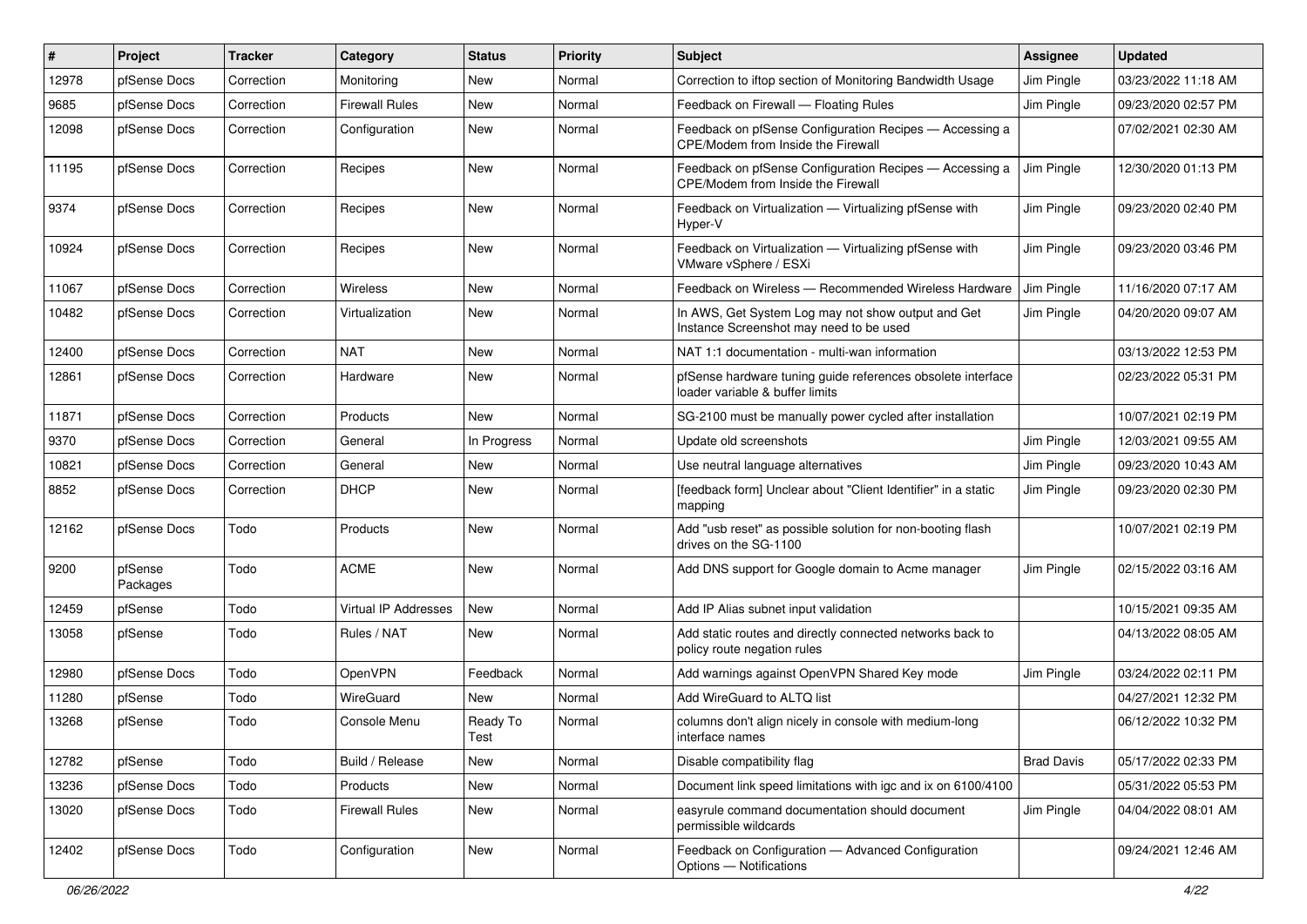| #     | Project             | <b>Tracker</b> | Category                     | <b>Status</b>                 | <b>Priority</b> | <b>Subject</b>                                                                                              | <b>Assignee</b>       | <b>Updated</b>      |
|-------|---------------------|----------------|------------------------------|-------------------------------|-----------------|-------------------------------------------------------------------------------------------------------------|-----------------------|---------------------|
| 12268 | pfSense Docs        | Todo           | Firewall Rules               | <b>New</b>                    | Normal          | Feedback on Firewall - Aliases                                                                              |                       | 08/17/2021 12:55 AM |
| 12770 | pfSense Docs        | Todo           | <b>Firewall Rules</b>        | <b>New</b>                    | Normal          | Feedback on Firewall - Configuring firewall rules                                                           |                       | 06/25/2022 03:25 PM |
| 12237 | pfSense Docs        | Todo           | Hardware                     | New                           | Normal          | Feedback on Hardware - Hardware Tuning and<br>Troubleshooting                                               |                       | 08/10/2021 03:13 AM |
| 12659 | pfSense Docs        | Todo           | Hardware                     | New                           | Normal          | Feedback on Hardware - Hardware Tuning and<br>Troubleshooting - Flow Control for ix                         |                       | 01/16/2022 10:22 AM |
| 12411 | pfSense Docs        | Todo           | <b>High Availability</b>     | <b>New</b>                    | Normal          | Feedback on High Availability - pfSense XML-RPC Config<br><b>Sync Overview</b>                              |                       | 09/29/2021 10:39 AM |
| 11648 | pfSense Docs        | Todo           | Packages                     | <b>New</b>                    | Normal          | Feedback on Packages - AWS VPC Wizard - pfSense<br><b>Plus Configuration Details</b>                        |                       | 03/10/2021 06:30 AM |
| 11944 | pfSense Docs        | Todo           | Packages                     | <b>New</b>                    | Normal          | Feedback on Packages - FRR Package - Bidirectional<br>Forwarding Detection                                  |                       | 05/21/2021 12:57 AM |
| 12395 | pfSense Docs        | Todo           | Packages                     | <b>New</b>                    | Normal          | Feedback on Packages - FRR Package - Border Gateway<br>Protocol - BGP Required Information                  |                       | 09/21/2021 04:32 PM |
| 12787 | pfSense Docs        | Todo           | <b>IPsec</b>                 | <b>New</b>                    | Normal          | Feedback on pfSense Configuration Recipes - Routing<br>Internet Traffic Through a Site-to-Site IPsec Tunnel |                       | 02/11/2022 11:28 PM |
| 12756 | pfSense Docs        | Todo           | WireGuard                    | <b>New</b>                    | Normal          | Feedback on pfSense Configuration Recipes - WireGuard<br>Remote Access VPN Configuration Example            | Christian<br>McDonald | 05/31/2022 11:42 AM |
| 12883 | pfSense Docs        | Todo           | <b>DNS</b>                   | <b>New</b>                    | Normal          | Feedback on Services - DNS Resolver - Host Overrides                                                        |                       | 02/28/2022 07:54 PM |
| 12063 | pfSense Docs        | Todo           | Dynamic DNS                  | <b>New</b>                    | Normal          | Feedback on Services - Dynamic DNS - Configuring RFC<br>2136 Dynamic DNS updates                            |                       | 06/18/2021 06:24 PM |
| 12431 | pfSense             | Todo           | Web Interface                | <b>Pull Request</b><br>Review | Normal          | GUI pages should use "POST" for AJAX calls, not "GET"                                                       | <b>Viktor Gurov</b>   | 05/17/2022 02:20 PM |
| 12427 | pfSense<br>Packages | Todo           | haproxy                      | <b>New</b>                    | Normal          | ha-proxy: action order in the GUI is not keeped in the<br>resulting ha-proxy configuration                  |                       | 10/06/2021 07:02 AM |
| 12176 | pfSense             | Todo           | Interfaces                   | <b>Pull Request</b><br>Review | Normal          | Hide WireGuard interfaces on appropriate pages                                                              |                       | 08/11/2021 12:52 AM |
| 12243 | pfSense             | Todo           | Package System               | <b>New</b>                    | Normal          | Implement "plugin_interfaces()"                                                                             |                       | 02/07/2022 03:50 AM |
| 5445  | pfSense             | Todo           | Web Interface                | <b>New</b>                    | Normal          | Improve banner for "background activity"                                                                    |                       | 02/06/2016 04:43 AM |
| 12461 | pfSense Docs        | Todo           | Hardware                     | New                           | Normal          | Improve macOS Serial Command Instructions                                                                   |                       | 10/15/2021 03:47 PM |
| 13189 | pfSense Plus        | Todo           | OpenVPN                      | Feedback                      | Normal          | Input validation should reject the combination of DCO and<br>P <sub>2</sub> P mode                          | Jim Pingle            | 05/26/2022 10:50 AM |
| 1940  | pfSense             | Todo           | Logging                      | New                           | Normal          | Integrate rSyslogd                                                                                          |                       | 07/06/2018 02:11 PM |
| 1521  | pfSense             | Todo           | Routing                      | New                           | Normal          | Investigate FreeBSD route metric support for future versions                                                |                       | 05/12/2011 11:28 AM |
| 33    | pfSense             | Todo           | User Manager /<br>Privileges | New                           | Normal          | L2TP users integration with user manager                                                                    |                       | 02/06/2016 04:53 AM |
| 32    | pfSense             | Todo           | User Manager /<br>Privileges | New                           | Normal          | PPPoE Server users integration with user manager                                                            |                       | 02/06/2016 04:53 AM |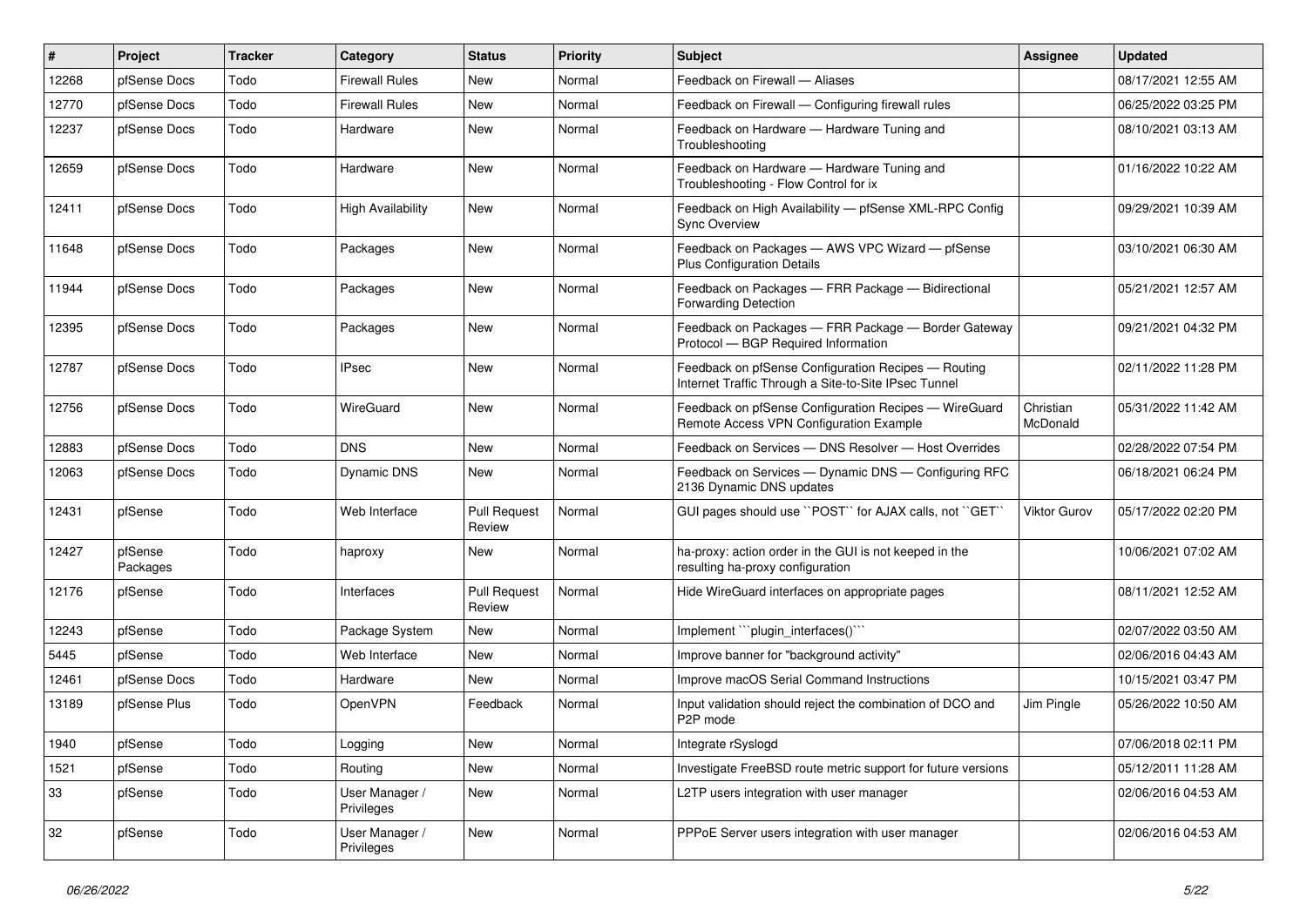| ∦     | Project             | <b>Tracker</b> | Category                     | <b>Status</b> | <b>Priority</b> | <b>Subject</b>                                                                             | <b>Assignee</b>     | <b>Updated</b>      |
|-------|---------------------|----------------|------------------------------|---------------|-----------------|--------------------------------------------------------------------------------------------|---------------------|---------------------|
| 2099  | pfSense             | Todo           | CARP                         | New           | Normal          | Remove "queue" from CARP traffic                                                           |                     | 01/19/2012 10:59 AM |
| 12351 | pfSense<br>Packages | Todo           | pfBlockerNG                  | Feedback      | Normal          | Remove non-functional feeds                                                                | <b>Viktor Gurov</b> | 02/04/2022 02:29 PM |
| 12865 | pfSense<br>Packages | Todo           | <b>RRD Summary</b>           | Feedback      | Normal          | <b>RRD Summary improvements</b>                                                            | <b>Viktor Gurov</b> | 03/04/2022 12:20 PM |
| 7385  | pfSense             | Todo           | Web Interface                | <b>New</b>    | Normal          | Sanitize PHP includes                                                                      |                     | 08/13/2019 03:22 PM |
| 13255 | pfSense<br>Packages | Todo           | OpenVPN Client<br>Export     | New           | Normal          | Set PKCS#12 algorithm when exporting OpenVPN ZIP or<br>Windows bundles                     | Jim Pingle          | 06/08/2022 10:37 AM |
| 12717 | pfSense<br>Packages | Todo           | Squid                        | New           | Normal          | Squid 5.x Branch                                                                           |                     | 01/25/2022 06:24 PM |
| 6501  | pfSense             | Todo           | Web Interface                | New           | Normal          | Tightening up subnet expansion                                                             |                     | 08/13/2019 01:23 PM |
| 13229 | pfSense Docs        | Todo           | <b>Captive Portal</b>        | Feedback      | Normal          | Update documentation for IPFW to PF transition for Limiters<br>and Captive Portal          | Jim Pingle          | 05/27/2022 03:04 PM |
| 12806 | pfSense<br>Packages | Todo           | node exporter                | New           | Normal          | Update node exporter to 1.3.1                                                              |                     | 02/15/2022 05:26 PM |
| 11622 | pfSense Docs        | Todo           | <b>IPsec</b>                 | New           | Normal          | Update pfSense VPC VPN Configuration Wizard docs                                           |                     | 03/04/2021 09:36 AM |
| 6332  | pfSense             | Todo           | Web Interface                | <b>New</b>    | Normal          | Upgrade encryption options to cover current range of<br>recommendations                    |                     | 08/13/2019 02:34 PM |
| 5902  | pfSense             | Todo           | Configuration<br>Backend     | <b>New</b>    | Normal          | Use a common place for default values                                                      |                     | 08/13/2019 12:53 PM |
| 13108 | pfSense Docs        | Todo           | Installation /<br>Upgrades   | New           | Normal          | ZFS filesystem implications                                                                | Jim Pingle          | 04/27/2022 03:18 PM |
| 12367 | pfSense             | Todo           | Installer                    | <b>New</b>    | Normal          | ZFS: Do not show memstick disk on target list                                              |                     | 09/13/2021 07:37 AM |
| 5850  | pfSense             | Feature        | User Manager /<br>Privileges | New           | Normal          | Limit "WebCfg - System: User Manager page" privilege to<br>non-admins and non-admin groups |                     | 02/19/2017 10:04 AM |
| 2358  | pfSense             | Feature        | Rules / NAT                  | <b>New</b>    | Normal          | NAT64 Support                                                                              |                     | 04/16/2022 06:52 PM |
| 11956 | pfSense             | Feature        | Web Interface                | New           | Normal          | "add" button in the top of pages with many user-added items                                |                     | 07/10/2021 01:01 PM |
| 10909 | pfSense<br>Packages | Feature        | <b>PIMD</b>                  | New           | Normal          | #define MAXVIFS 32 to 64                                                                   |                     | 04/21/2022 12:39 PM |
| 1388  | pfSense             | Feature        | Multi-WAN                    | <b>New</b>    | Normal          | 3G outbound failover connection with auto dial-up and<br>hang-up                           |                     | 08/21/2019 11:27 AM |
| 11210 | pfSense<br>Packages | Feature        | Suricata                     | Feedback      | Normal          | 3rd party rulesets                                                                         | <b>Viktor Gurov</b> | 11/24/2021 04:21 AM |
| 2117  | pfSense             | Feature        | <b>Operating System</b>      | New           | Normal          | 6RD support for ISPs like Swisscom                                                         |                     | 08/22/2014 10:40 AM |
| 9749  | pfSense<br>Packages | Feature        | Status_Monitoring            | New           | Normal          | 95th percentile missing for quality in monitoring                                          |                     | 09/12/2019 10:39 AM |
| 1924  | pfSense             | Feature        | Captive Portal               | New           | Normal          | Ability of CP's allowed IP addresses to use aliases                                        |                     | 07/26/2018 04:28 AM |
| 12665 | pfSense             | Feature        | Rules / NAT                  | New           | Normal          | Ability to add custom pf rules from the GUI                                                |                     | 01/07/2022 09:30 AM |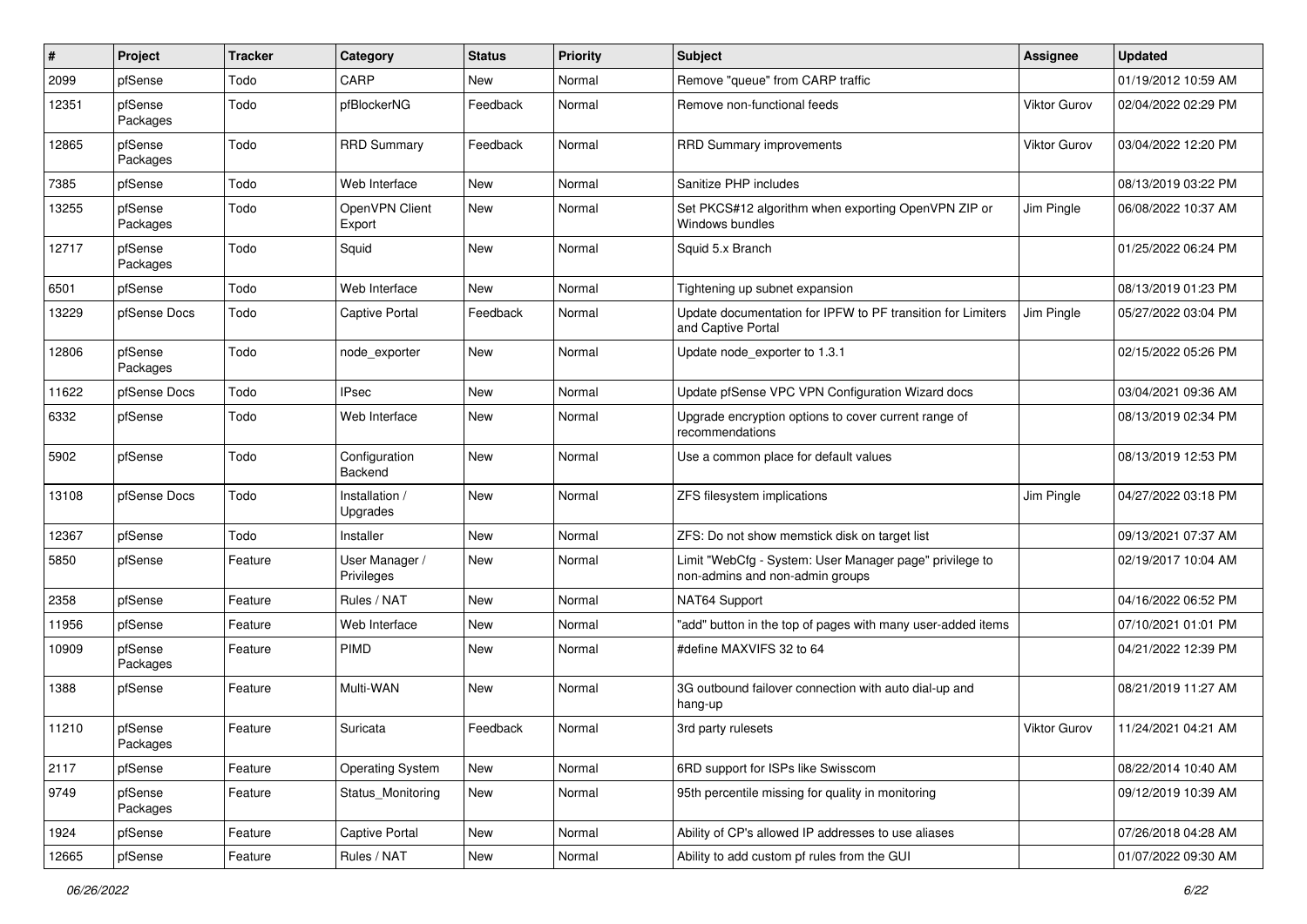| $\pmb{\#}$ | Project             | <b>Tracker</b> | Category            | <b>Status</b> | <b>Priority</b> | <b>Subject</b>                                                                                                      | <b>Assignee</b>     | <b>Updated</b>      |
|------------|---------------------|----------------|---------------------|---------------|-----------------|---------------------------------------------------------------------------------------------------------------------|---------------------|---------------------|
| 7405       | pfSense             | Feature        | DHCP (IPv4)         | New           | Normal          | Ability to add dhep host reservations from "Diagnostics -><br>ARP table"                                            |                     | 10/12/2020 08:22 AM |
| 8236       | pfSense             | Feature        | <b>DNS Resolver</b> | New           | Normal          | Ability to configure "forward-first" and "forward-host" options<br>for more robust domain overrides in DNS Resolver |                     | 12/26/2017 01:26 AM |
| 2218       | pfSense             | Feature        | CARP                | <b>New</b>    | Normal          | Ability to delay CARP master status at boot time                                                                    |                     | 03/03/2021 11:57 AM |
| 855        | pfSense             | Feature        | Multi-WAN           | New           | Normal          | Ability to selectively kill states on gateways recovery                                                             |                     | 03/11/2022 08:30 AM |
| 3185       | pfSense             | Feature        | DHCP (IPv6)         | New           | Normal          | Accommodate a DHCPv6 failover-like mechanism                                                                        |                     | 11/24/2017 10:44 AM |
| 9299       | pfSense<br>Packages | Feature        | <b>ACME</b>         | New           | Normal          | ACME package: Automate add/remove firewall rule for port<br>forwarding                                              |                     | 01/30/2019 10:09 PM |
| 9833       | pfSense<br>Packages | Feature        | <b>ACME</b>         | New           | Normal          | ACME: add ability to use custom ACME server                                                                         |                     | 04/07/2022 11:31 AM |
| 13136      | pfSense<br>Packages | Feature        | pfBlockerNG         | New           | Normal          | Add crypt0rr DNS-over-HTTPS (DOH) provider list feeds                                                               |                     | 05/07/2022 02:27 AM |
| 96         | pfSense             | Feature        | Rules / NAT         | New           | Normal          | Add "All local networks" to source and destination drop down<br>boxen in firewall rules                             |                     | 02/06/2016 04:53 AM |
| 8224       | pfSense<br>Packages | Feature        | FreeRADIUS          | New           | Normal          | Add "OU" field to FreeRADIUS page                                                                                   |                     | 02/21/2018 12:53 AM |
| 12546      | pfSense Plus        | Feature        | Authentication      | New           | Normal          | Add 2FA Support to pfSense Plus Local Database<br>Authentication                                                    |                     | 06/25/2022 05:30 PM |
| 5474       | pfSense             | Feature        | Interfaces          | New           | Normal          | Add 802.1x configuration to wired interfaces.                                                                       |                     | 03/16/2016 04:32 PM |
| 4776       | pfSense             | Feature        | Wireless            | <b>New</b>    | Normal          | Add 802.1x dynamic vlan support                                                                                     |                     | 10/02/2020 07:42 AM |
| 7888       | pfSense             | Feature        | Package System      | New           | Normal          | Add a button in package manager GUI to upgrade all<br>packages                                                      |                     | 09/28/2017 05:50 AM |
| 7761       | pfSense             | Feature        | Rules / NAT         | New           | Normal          | Add a way to match on IPv6 proto=0 (hop-by-hop header<br>extension)                                                 |                     | 08/13/2019 03:49 PM |
| 6917       | pfSense             | Feature        | Upgrade             | New           | Normal          | Add ability to choose from what IP/IFACE you search for<br>updates                                                  |                     | 11/11/2016 09:51 AM |
| 6038       | pfSense             | Feature        | Interfaces          | New           | Normal          | Add ability to configure which interface is chosen for defining<br>hostname IP in /etc/hosts                        |                     | 07/07/2017 09:56 AM |
| 12190      | pfSense             | Feature        | Rules / NAT         | <b>New</b>    | Normal          | Add ability to reference ipv6 prefix in firewall rules and<br>aliases                                               |                     | 08/05/2021 01:47 PM |
| 10872      | pfSense<br>Packages | Feature        | Suricata            | Feedback      | Normal          | Add adjustable notification for Severity Alert                                                                      | <b>Viktor Gurov</b> | 08/20/2021 07:52 AM |
| 11156      | pfSense<br>Packages | Feature        | pfBlockerNG         | New           | Normal          | Add an option include subdomains for the noAAAA feature                                                             |                     | 12/11/2020 10:19 AM |
| 12300      | pfSense             | Feature        | Hardware / Drivers  | New           | Normal          | Add Aquantia Atlantic driver to pfsense                                                                             |                     | 09/14/2021 06:49 AM |
| 10962      | pfSense             | Feature        | Dynamic DNS         | New           | Normal          | Add Cpanel support for Dynamic DNS Clients                                                                          |                     | 12/28/2020 01:56 PM |
| 9912       | pfSense<br>Packages | Feature        | ntop                | New           | Normal          | add custom DPI to ntopng                                                                                            |                     | 11/18/2019 10:57 AM |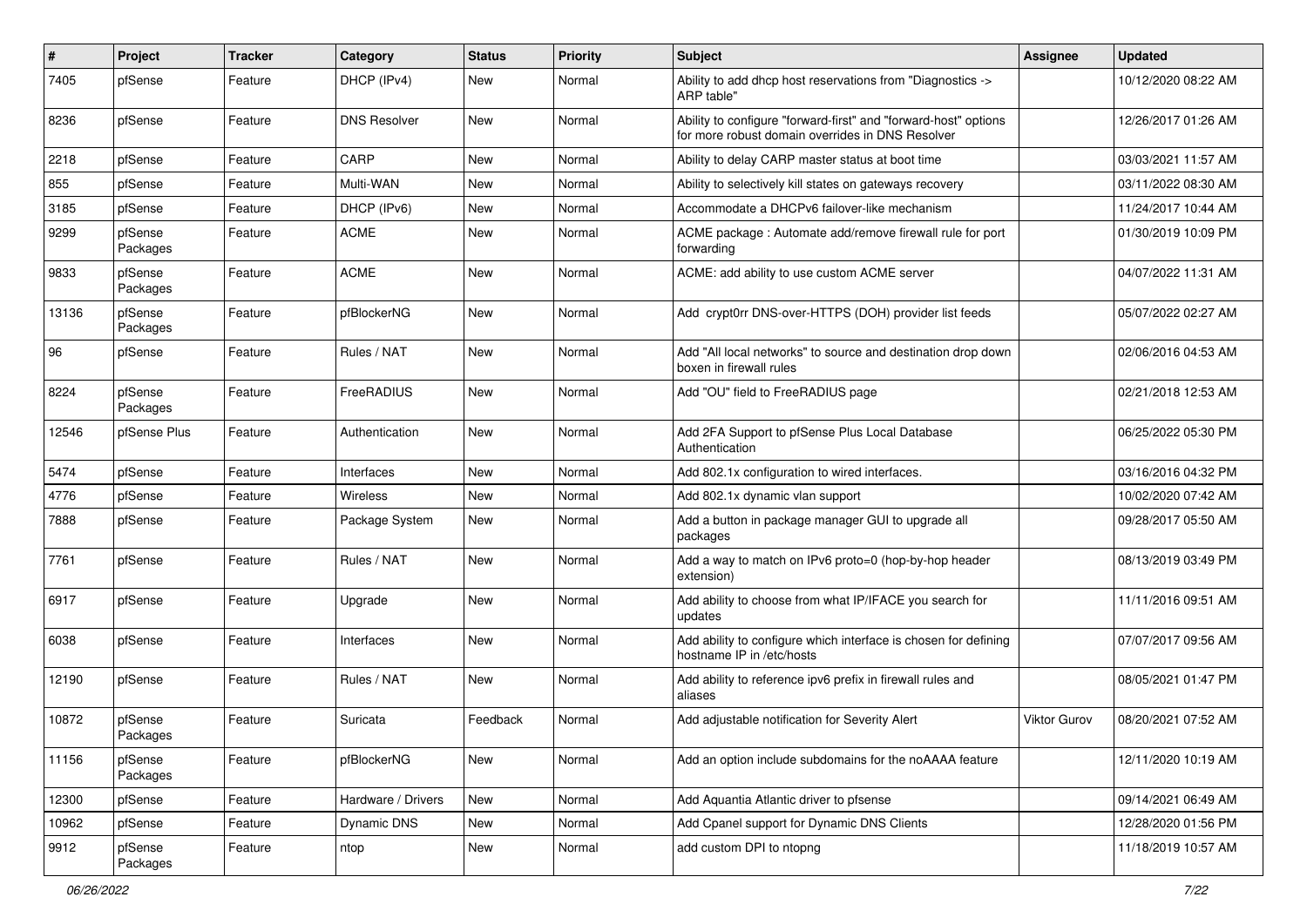| $\pmb{\#}$ | Project             | <b>Tracker</b> | Category                | <b>Status</b> | <b>Priority</b> | <b>Subject</b>                                                                        | Assignee     | <b>Updated</b>      |
|------------|---------------------|----------------|-------------------------|---------------|-----------------|---------------------------------------------------------------------------------------|--------------|---------------------|
| 13135      | pfSense<br>Packages | Feature        | pfBlockerNG             | New           | Normal          | Add dibdot DoH-IP-blocklists feeds                                                    | Viktor Gurov | 05/08/2022 01:50 AM |
| 12097      | pfSense<br>Packages | Feature        | pfBlockerNG             | <b>New</b>    | Normal          | Add dnsbl and geoip logs to system log                                                |              | 07/06/2021 01:25 PM |
| 3899       | pfSense             | Feature        | Web Interface           | <b>New</b>    | Normal          | Add feature to allow reordering of <package> items in<br/>config.xml</package>        |              | 09/27/2014 04:40 PM |
| 13201      | pfSense<br>Packages | Feature        | pfBlockerNG             | <b>New</b>    | Normal          | Add FireHol Security IP Feeds                                                         |              | 05/23/2022 06:34 AM |
| 12465      | pfSense<br>Packages | Feature        | haproxy                 | <b>New</b>    | Normal          | Add forwardfor advanced usecases                                                      |              | 10/16/2021 07:35 PM |
| 7720       | pfSense             | Feature        | Hardware / Drivers      | New           | Normal          | Add general watchdog kernel modules (like ichwd) and<br>watchdogd support in the GUI. |              | 08/19/2019 01:20 PM |
| 8372       | pfSense             | Feature        | Logging                 | New           | Normal          | add gui setting to adjust refresh rate for dynamic firewall logs                      |              | 08/14/2019 10:31 AM |
| 4628       | pfSense             | Feature        | Web Interface           | New           | Normal          | Add GUI to manage loader tunables (e.g. loader.conf.local)                            |              | 09/16/2015 04:28 PM |
| 13244      | pfSense             | Feature        | Web Interface           | <b>New</b>    | Normal          | Add help text under Timezone settings in the GUI                                      |              | 06/03/2022 01:00 PM |
| 6412       | pfSense             | Feature        | <b>Operating System</b> | New           | Normal          | Add includedir directive for /var/etc/xinet.d to xinetd<br>configuration              |              | 08/13/2019 01:23 PM |
| 12711      | pfSense<br>Packages | Feature        | Telegraf                | <b>New</b>    | Normal          | Add InfluxDB V2 support                                                               |              | 01/21/2022 02:54 AM |
| 746        | pfSense             | Feature        | Rules / NAT             | New           | Normal          | Add interface group to source/dest drop downs                                         |              | 07/19/2010 05:10 PM |
| 7626       | pfSense             | Feature        | Interfaces              | New           | Normal          | Add IPoE support for WAN                                                              |              | 01/01/2022 12:31 AM |
| 9798       | pfSense<br>Packages | Feature        | pfBlockerNG             | <b>New</b>    | Normal          | add ipv4 and ipv6 dnscrypt-resolvers feeds                                            |              | 10/14/2021 09:48 AM |
| 11703      | pfSense<br>Packages | Feature        | <b>FRR</b>              | New           | Normal          | add Krill and Routinator support BGP RPKI                                             |              | 03/18/2021 07:47 PM |
| 1136       | pfSense             | Feature        | Rules / NAT             | New           | Normal          | Add logic to automatically avoid route-to for static route<br>networks                |              | 10/09/2018 05:11 AM |
| 12860      | pfSense<br>Packages | Feature        | New Package<br>Request  | New           | Normal          | add mmc-utils package to all images                                                   |              | 02/24/2022 07:18 AM |
| 8099       | pfSense<br>Packages | Feature        | Telegraf                | New           | Normal          | Add more configuration flexibility to Telegraf                                        |              | 08/13/2019 09:39 AM |
| 12285      | pfSense<br>Packages | Feature        | Suricata                | In Progress   | Normal          | Add more EVE Logged Traffic protocols                                                 | Viktor Gurov | 08/20/2021 08:22 AM |
| 8558       | pfSense             | Feature        | Web Interface           | <b>New</b>    | Normal          | Add more table sorting in various UI pages                                            |              | 08/21/2019 09:14 AM |
| 753        | pfSense             | Feature        | OpenVPN                 | New           | Normal          | Add OpenVPN foreign option support                                                    |              | 09/02/2019 10:38 AM |
| 13009      | pfSense             | Feature        | OpenVPN                 | <b>New</b>    | Normal          | Add option for multiple remote addresses to OpenVPN Client                            |              | 03/31/2022 12:42 PM |
| 7800       | pfSense             | Feature        | Logging                 | <b>New</b>    | Normal          | Add option for state logging                                                          |              | 08/13/2019 03:51 PM |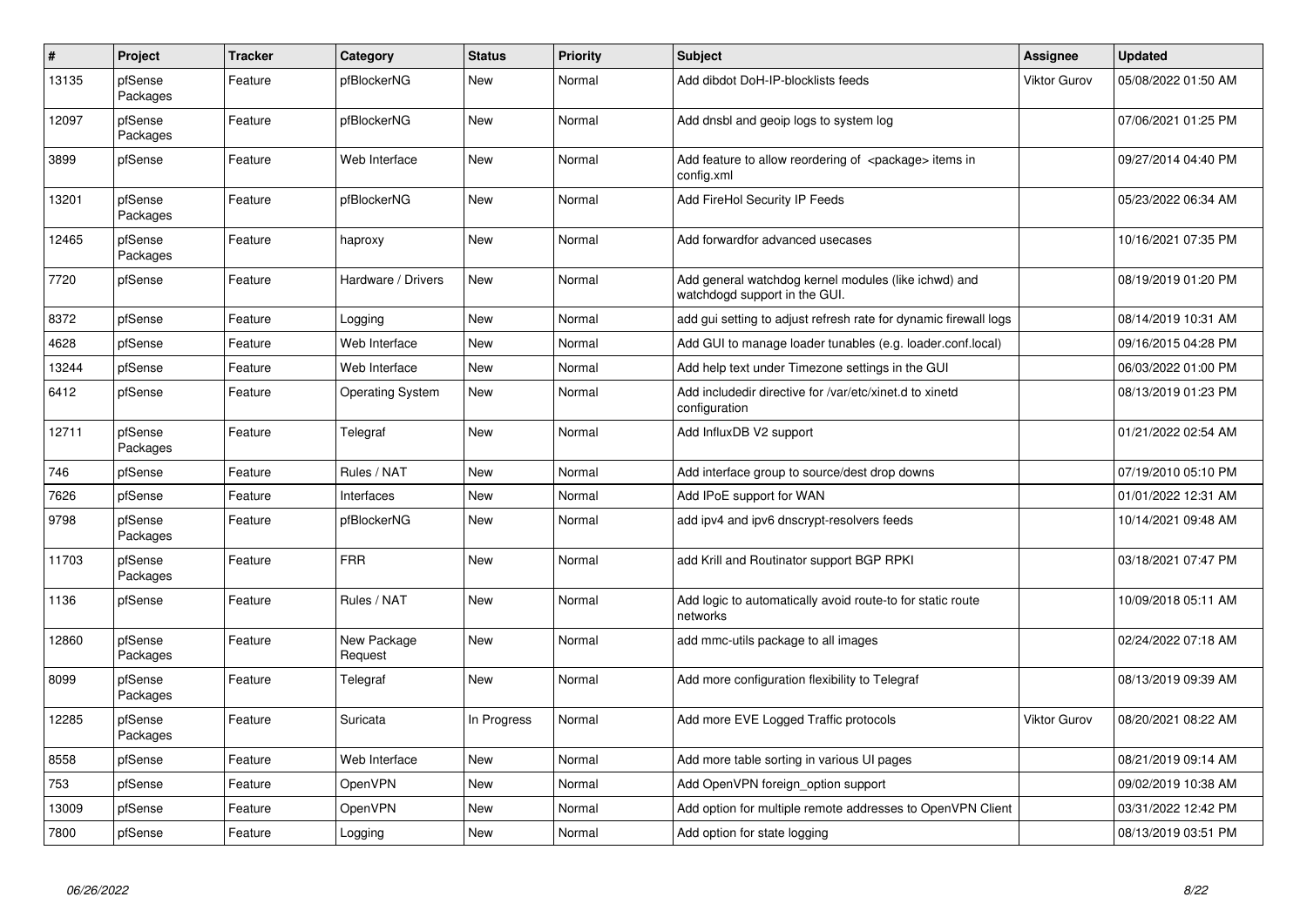| $\pmb{\#}$ | Project             | <b>Tracker</b> | Category                        | <b>Status</b> | <b>Priority</b> | <b>Subject</b>                                                                                      | <b>Assignee</b>     | <b>Updated</b>      |
|------------|---------------------|----------------|---------------------------------|---------------|-----------------|-----------------------------------------------------------------------------------------------------|---------------------|---------------------|
| 7686       | pfSense<br>Packages | Feature        | haproxy                         | New           | Normal          | Add option in HAProxy to configure SSL defaults based on<br>the Mozilla SSL Configuration Generator |                     | 08/16/2019 01:09 PM |
| 11056      | pfSense             | Feature        | Interfaces                      | <b>New</b>    | Normal          | Add option to disable flow-control on interfaces in GUI                                             |                     | 11/11/2020 04:41 PM |
| 4098       | pfSense             | Feature        | Authentication                  | New           | Normal          | Add option to force a password change on login                                                      |                     | 08/21/2019 10:31 AM |
| 12329      | pfSense<br>Packages | Feature        | Avahi                           | <b>New</b>    | Normal          | Add optional floating firewall rules for IPv4 and IPv6                                              |                     | 02/09/2022 04:43 PM |
| 8330       | pfSense             | Feature        | DHCP (IPv4)                     | New           | Normal          | add options for ddns-local-address statements                                                       |                     | 04/27/2021 12:31 PM |
| 3882       | pfSense             | Feature        | Web Interface                   | <b>New</b>    | Normal          | Add OUI database to the base system, remove dependency<br>on nmap                                   |                     | 03/08/2018 06:44 PM |
| 10547      | pfSense<br>Packages | Feature        | New Package<br>Request          | <b>New</b>    | Normal          | Add package addrwatch. Addrwatch is like arpwatch but<br>works with ipv4 and ipv6                   |                     | 05/11/2020 09:20 AM |
| 9315       | pfSense<br>Packages | Feature        | New Package<br>Request          | <b>New</b>    | Normal          | Add Package: dnscrypt-proxy                                                                         |                     | 03/05/2021 02:38 AM |
| 2771       | pfSense             | Feature        | Rules / NAT                     | <b>New</b>    | Normal          | Add packet tracing simulator                                                                        |                     | 08/13/2019 12:24 PM |
| 10839      | pfSense             | Feature        | <b>Traffic Shaper</b><br>(ALTQ) | New           | Normal          | Add popular messengers to the Traffic Shaper Wizard                                                 |                     | 08/18/2020 10:07 AM |
| 5360       | pfSense             | Feature        | UPnP/NAT-PMP                    | New           | Normal          | Add possibility to configure independent "UPnP & NAT-PMP"<br>instances                              |                     | 10/31/2015 04:25 AM |
| 8216       | pfSense<br>Packages | Feature        | Telegraf                        | <b>New</b>    | Normal          | Add prometheus output for telegraf                                                                  |                     | 09/09/2020 05:33 AM |
| 9060       | pfSense             | Feature        | Logging                         | <b>New</b>    | Normal          | add rule name filtering field for firewall log viewer                                               |                     | 08/14/2019 12:38 PM |
| 4997       | pfSense             | Feature        | Rules / NAT                     | New           | Normal          | Add setting option to choose default log action for new<br>firewall rules                           |                     | 08/20/2019 03:29 PM |
| 9044       | pfSense<br>Packages | Feature        | New Package<br>Request          | <b>New</b>    | Normal          | <b>Add SoftEther</b>                                                                                |                     | 11/02/2019 10:51 AM |
| 1979       | pfSense             | Feature        | Aliases / Tables                | New           | Normal          | Add some default read-only system aliases                                                           | Jim Pingle          | 08/21/2019 11:01 AM |
| 9721       | pfSense<br>Packages | Feature        | Squid                           | Feedback      | Normal          | add squidclient -h 127.0.0.1 mgr:info output to Diagnostics /<br>Squid and status.php               | <b>Viktor Gurov</b> | 04/22/2022 02:21 AM |
| 9222       | pfSense             | Feature        | Authentication                  | <b>New</b>    | Normal          | Add sshguard log when release an IP                                                                 |                     | 08/14/2019 01:00 PM |
| 5525       | pfSense             | Feature        | OpenVPN                         | New           | Normal          | Add static routes for OpenVPN client remote peer addresses<br>when using non-default WANs           |                     | 11/25/2015 08:44 AM |
| 13296      | pfSense             | Feature        | DHCP (IPv6)                     | New           | Normal          | Add support for DHCP6 OPTION PD EXCLUDE (RFC<br>6603)                                               |                     | 06/24/2022 10:10 PM |
| 13260      | pfSense             | Feature        | Authentication                  | New           | Normal          | Add support for OpenVPN static-challenge                                                            |                     | 06/09/2022 02:04 PM |
| 10600      | pfSense<br>Packages | Feature        | pfBlockerNG                     | New           | Normal          | Add support for pfBlockerNG "Action list" feature                                                   |                     | 08/10/2020 02:39 AM |
| 11879      | pfSense<br>Packages | Feature        | <b>ACME</b>                     | Feedback      | Normal          | Add support for SSL.com ACME server                                                                 | Jim Pingle          | 03/02/2022 02:03 PM |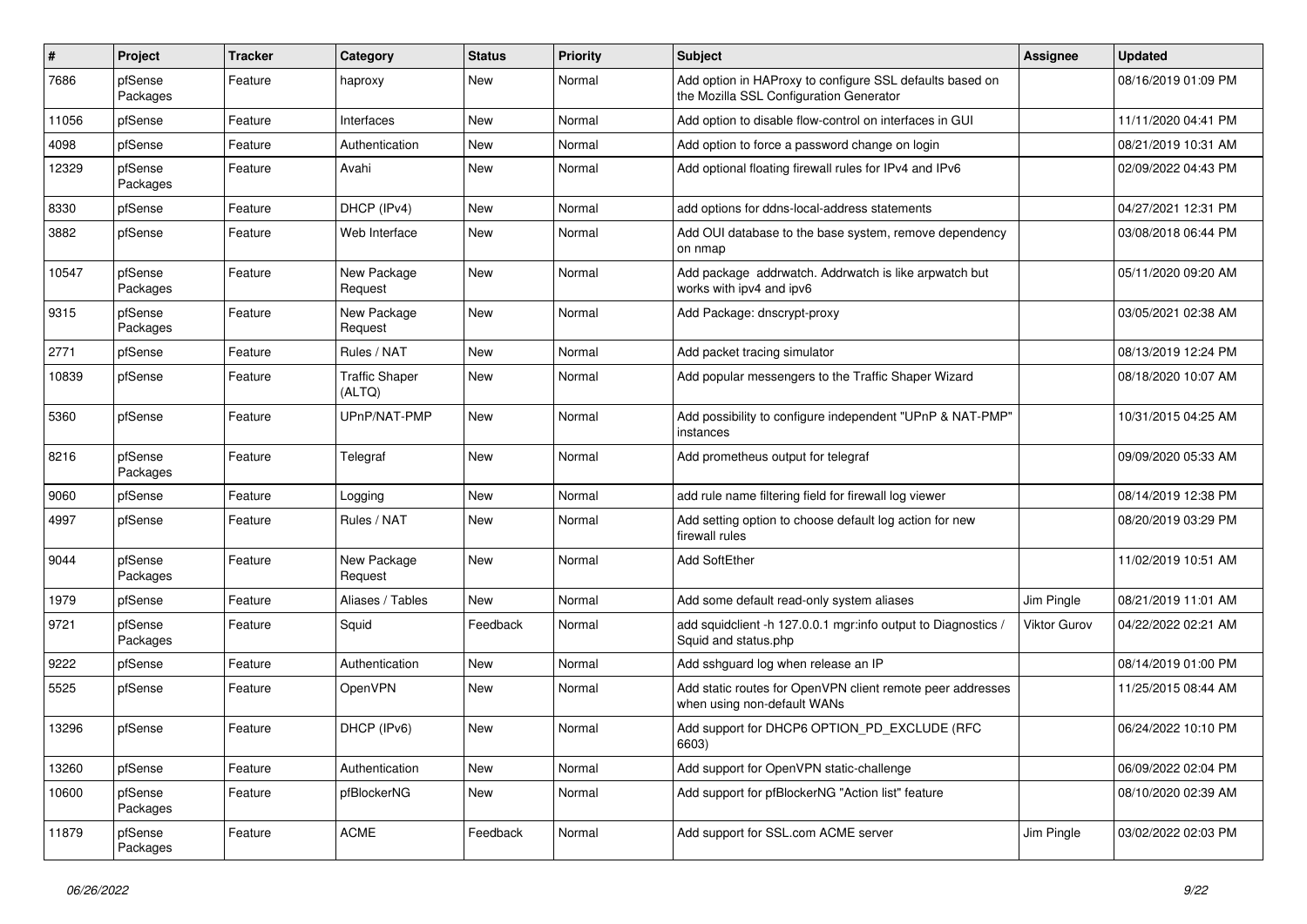| $\vert$ # | Project             | <b>Tracker</b> | Category                | <b>Status</b> | Priority | <b>Subject</b>                                                                               | <b>Assignee</b>     | <b>Updated</b>      |
|-----------|---------------------|----------------|-------------------------|---------------|----------|----------------------------------------------------------------------------------------------|---------------------|---------------------|
| 12281     | pfSense<br>Packages | Feature        | Nut                     | New           | Normal   | Add support for Telegram/Pushover notifications                                              | <b>Viktor Gurov</b> | 01/24/2022 07:25 AM |
| 11931     | pfSense<br>Packages | Feature        | <b>ACME</b>             | <b>New</b>    | Normal   | Add support for validating a domain's ownership via Google<br><b>Cloud Cloud DNS</b>         |                     | 02/15/2022 03:18 AM |
| 9238      | pfSense<br>Packages | Feature        | New Package<br>Request  | <b>New</b>    | Normal   | Add support for Zerotier                                                                     |                     | 05/17/2021 01:58 PM |
| 12139     | pfSense             | Feature        | <b>DNS Forwarder</b>    | <b>New</b>    | Normal   | Add support in for specifying a DNSMASQ configuration file                                   |                     | 07/16/2021 09:45 PM |
| 10223     | pfSense             | Feature        | Interfaces              | <b>New</b>    | Normal   | Add the ability to create additional loopback interfaces                                     |                     | 12/15/2020 04:35 PM |
| 7922      | pfSense             | Feature        | Rules / NAT             | New           | Normal   | Add the option to select the ISP IPv6 Delegated Prefix as a<br>destination in firewall rules |                     | 10/10/2017 06:36 PM |
| 12882     | pfSense<br>Packages | Feature        | pfBlockerNG             | Feedback      | Normal   | Add the option to specify CURLOPT INTERFACE in<br>pfBlockerNG IPv4/IPv6 lists                |                     | 03/24/2022 11:16 AM |
| 12676     | pfSense             | Feature        | Rules / NAT             | <b>New</b>    | Normal   | Add the Tagged option on the Port Forward rules edit page                                    |                     | 01/11/2022 05:52 AM |
| 10514     | pfSense             | Feature        | Web Interface           | <b>New</b>    | Normal   | Add to every page an unparsed Notes field for administrative<br>reference                    |                     | 04/30/2020 06:32 PM |
| 9800      | pfSense             | Feature        | Hardware / Drivers      | New           | Normal   | Add toggle for net.isr.dispatch=deferred in GUI                                              |                     | 09/29/2019 06:18 AM |
| 9591      | pfSense             | Feature        | Rules / NAT             | New           | Normal   | Add under firewall rules a search box                                                        |                     | 08/14/2019 02:39 PM |
| 7852      | pfSense             | Feature        | <b>DNS Resolver</b>     | New           | Normal   | Add views support to Unbound GUI                                                             |                     | 09/11/2017 12:26 PM |
| 11732     | pfSense Plus        | Feature        | Hardware / Drivers      | New           | Normal   | Add VXLAN Support to pfSense Plus                                                            |                     | 03/15/2022 02:35 AM |
| 12859     | pfSense<br>Packages | Feature        | Zabbix                  | New           | Normal   | Add Zabbix 6.0 LTS (agent and proxy) packages                                                |                     | 02/23/2022 07:11 AM |
| 11410     | pfSense<br>Packages | Feature        | New Package<br>Request  | <b>New</b>    | Normal   | adding bpytop (former Bashtop)                                                               |                     | 07/26/2021 12:33 PM |
| 12658     | pfSense<br>Packages | Feature        | darkstat                | New           | Normal   | Adding prometheus metrics to darkstat                                                        |                     | 05/27/2022 09:44 PM |
| 4899      | pfSense             | Feature        | DHCP (IPv4)             | New           | Normal   | Additional BOOTP/DHCP Options should allow a force option                                    |                     | 01/02/2018 02:24 PM |
| 790       | pfSense             | Feature        | <b>Operating System</b> | New           | Normal   | Advanced options for dnsclient (resolv.conf)                                                 |                     | 04/21/2022 12:39 PM |
| 6457      | pfSense             | Feature        | Installer               | <b>New</b>    | Normal   | Allow ability to configure AWS EC2 AMI via userdata                                          |                     | 09/21/2020 02:54 PM |
| 946       | pfSense             | Feature        | <b>IPsec</b>            | New           | Normal   | Allow aliases to be used to define IPsec phase 2 networks                                    |                     | 04/21/2022 12:39 PM |
| 4989      | pfSense             | Feature        | IPsec                   | New           | Normal   | Allow all valid strongswan remote gateway options in gui                                     |                     | 08/20/2015 02:57 PM |
| 3862      | pfSense             | Feature        | <b>IGMP Proxy</b>       | New           | Normal   | Allow configuration of IGMP proxy's 'quickleave' parameter<br>from the web interface         |                     | 04/05/2016 03:24 AM |
| 3552      | pfSense             | Feature        | PPP Interfaces          | <b>New</b>    | Normal   | Allow configuring link keep-alive value in PPP                                               |                     | 05/14/2014 10:26 AM |
| 12600     | pfSense             | Feature        | Aliases / Tables        | New           | Normal   | allow custom mask for a network alias created from a FQDN                                    |                     | 12/15/2021 10:50 AM |
| 11927     | pfSense             | Feature        | DHCP (IPv4)             | Feedback      | Normal   | Allow DHCP not to serve a gateway - small fix                                                |                     | 01/03/2022 04:17 PM |
| 6776      | pfSense             | Feature        | Rules / NAT             | New           | Normal   | Allow disabling of "filter rule association" by default                                      |                     | 08/17/2021 10:56 AM |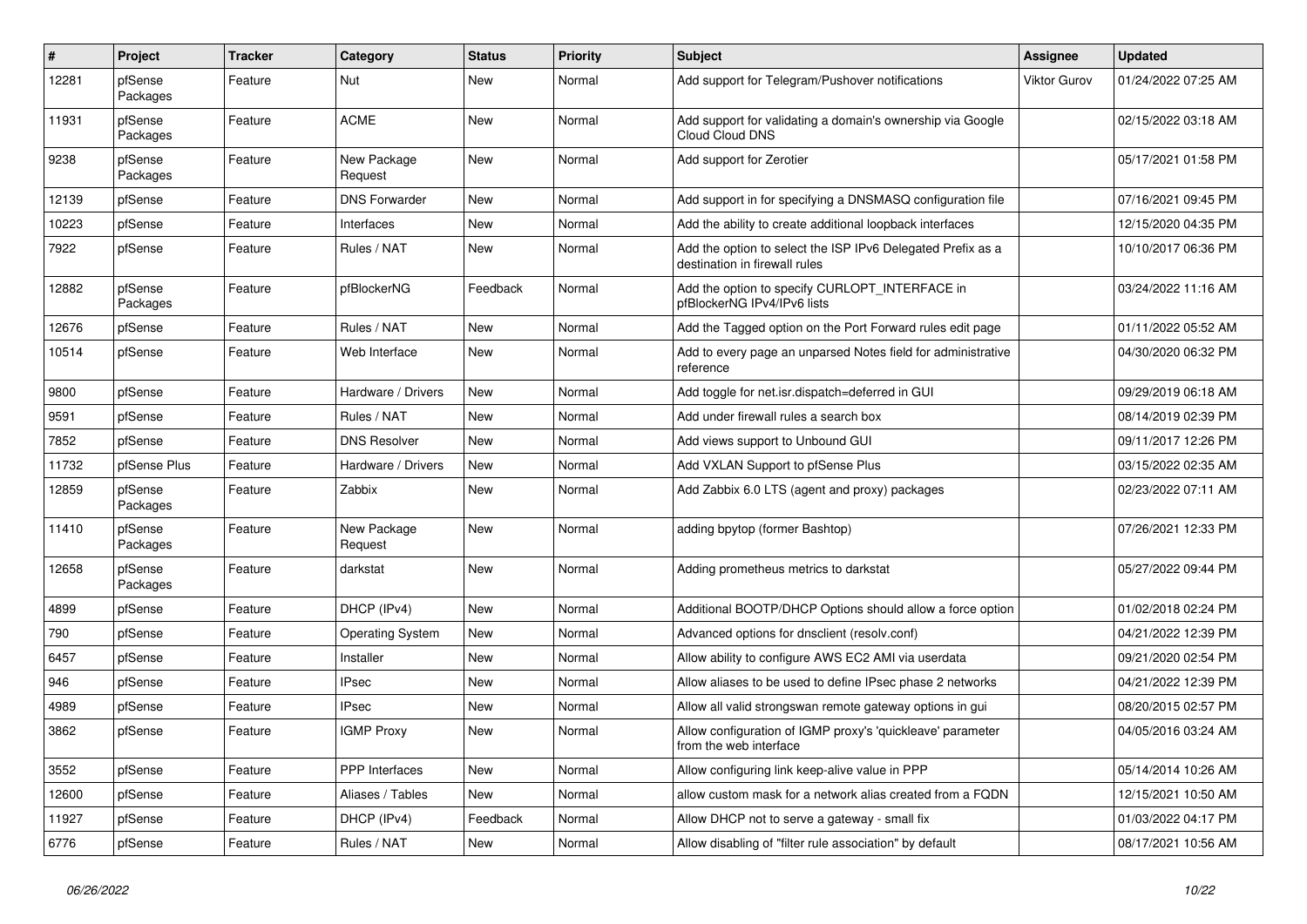| $\pmb{\sharp}$ | Project             | <b>Tracker</b> | Category              | <b>Status</b>                 | <b>Priority</b> | <b>Subject</b>                                                                                          | Assignee             | <b>Updated</b>      |
|----------------|---------------------|----------------|-----------------------|-------------------------------|-----------------|---------------------------------------------------------------------------------------------------------|----------------------|---------------------|
| 9063           | pfSense             | Feature        | Dynamic DNS           | New                           | Normal          | Allow dynamic DNS client entry to specify which Check IP<br>service to use                              |                      | 10/24/2018 11:53 AM |
| 3623           | pfSense             | Feature        | Package System        | New                           | Normal          | Allow each package to choose if it is restarted on interface<br>events                                  |                      | 04/26/2014 01:00 PM |
| 5825           | pfSense             | Feature        | Authentication        | New                           | Normal          | Allow EAP-RADIUS for authentication servers                                                             |                      | 08/21/2019 10:32 AM |
| 4501           | pfSense             | Feature        | <b>Notifications</b>  | New                           | Normal          | Allow email report to send multiple destination                                                         |                      | 02/06/2016 04:07 AM |
| 7691           | pfSense<br>Packages | Feature        | Squid                 | New                           | Normal          | Allow for custom icap services for squid                                                                |                      | 08/24/2017 03:16 AM |
| 8769           | pfSense<br>Packages | Feature        | FreeRADIUS            | New                           | Normal          | Allow FreeRADIUS users to change their own Passwords<br>and Pins                                        |                      | 10/11/2018 11:34 AM |
| 6796           | pfSense             | Feature        | Interfaces            | <b>New</b>                    | Normal          | Allow hostnames as GRE and GIF endpoints                                                                |                      | 08/13/2019 02:35 PM |
| 7971           | pfSense             | Feature        | <b>Captive Portal</b> | New                           | Normal          | Allow import, export and synchronization of MACs under<br><b>Captive Portal service</b>                 |                      | 10/19/2017 04:56 AM |
| 2693           | pfSense             | Feature        | Console Menu          | <b>New</b>                    | Normal          | Allow mapping mapping non-physical interfaces via console                                               | Mathieu Simon        | 11/27/2012 03:00 PM |
| 1268           | pfSense             | Feature        | Certificates          | New                           | Normal          | Allow mass renewing of certs                                                                            |                      | 11/01/2019 03:17 PM |
| 6956           | pfSense             | Feature        | <b>Captive Portal</b> | New                           | Normal          | Allow more control over concurrent logins                                                               |                      | 11/23/2016 12:01 PM |
| 371            | pfSense             | Feature        | Rules / NAT           | New                           | Normal          | Allow moving of bogon and RFC 1918 rules                                                                |                      | 02/06/2016 04:53 AM |
| 10890          | pfSense             | Feature        | Interfaces            | New                           | Normal          | Allow multiple assigned interfaces to track status of a single<br>switch port                           |                      | 09/14/2020 07:20 AM |
| 6604           | pfSense             | Feature        | <b>NTPD</b>           | <b>New</b>                    | Normal          | Allow NTP server list to be overridden by DHCP/PPP                                                      |                      | 08/13/2019 01:39 PM |
| 13094          | pfSense             | Feature        | Packet Capture        | <b>Pull Request</b><br>Review | Normal          | Allow packet capture filtering in tagged packets                                                        | Marcos<br>Mendoza    | 04/24/2022 06:06 PM |
| 10841          | pfSense<br>Packages | Feature        | pfBlockerNG           | New                           | Normal          | Allow per Source/VLAN/Network individual black&whitelists                                               |                      | 10/18/2020 07:42 AM |
| 2479           | pfSense             | Feature        | Dashboard             | <b>New</b>                    | Normal          | Allow reordering of the traffic graphs on the dashboard                                                 |                      | 06/08/2012 04:13 PM |
| 1935           | pfSense             | Feature        | Rules / NAT           | New                           | Normal          | Allow rule with max-src-conn-* options to make conditional<br>use of "overload <virusprot>"</virusprot> |                      | 10/07/2011 09:31 AM |
| 8178           | pfSense             | Feature        | Package System        | New                           | Normal          | Allow setting attributes for form elements in package XML                                               |                      | 12/09/2017 07:48 PM |
| 12077          | pfSense             | Feature        | Gateways              | <b>New</b>                    | Normal          | Allow stick-connections per gateway group                                                               |                      | 06/24/2021 08:45 AM |
| 10653          | pfSense<br>Packages | Feature        | <b>FRR</b>            | New                           | Normal          | Allow to download frr status                                                                            | Jim Pingle           | 06/11/2020 01:21 AM |
| 10468          | pfSense             | Feature        | Web Interface         | <b>New</b>                    | Normal          | Allow to download log files from WebGUI                                                                 |                      | 04/17/2020 06:17 AM |
| 12473          | pfSense             | Feature        | <b>IPsec</b>          | <b>New</b>                    | Normal          | Allow user adjustment of IPsec Keep Alive periodic checks                                               |                      | 12/22/2021 05:59 AM |
| 10843          | pfSense             | Feature        | Authentication        | New                           | Normal          | Allow user manager settings to specify multiple<br>authentication servers                               |                      | 01/13/2022 07:22 AM |
| 7216           | pfSense             | Feature        | Web Interface         | New                           | Normal          | Allow user to choose date display format                                                                | <b>Phillip Davis</b> | 02/02/2018 04:20 PM |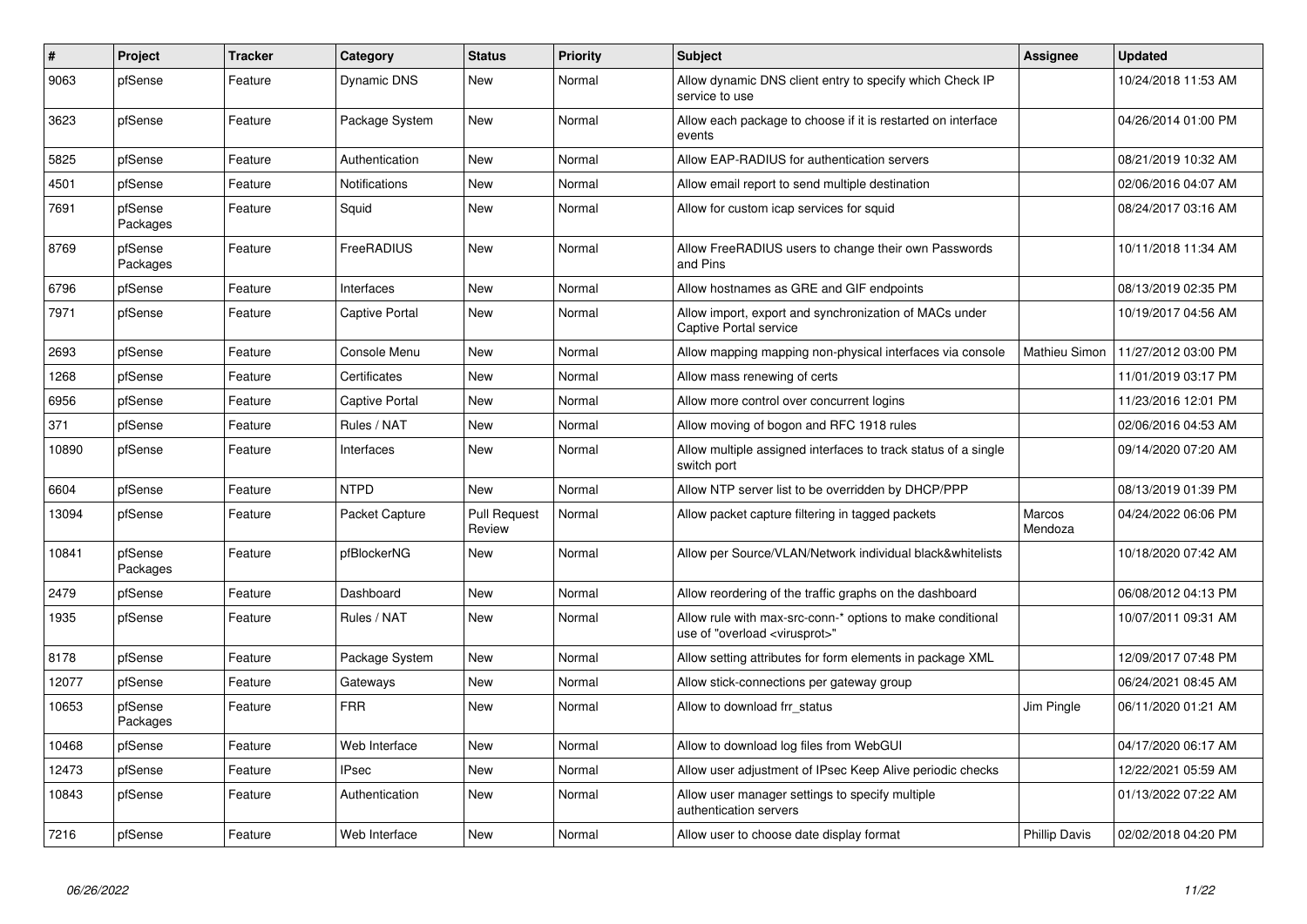| #     | Project             | <b>Tracker</b> | Category                        | <b>Status</b>                 | <b>Priority</b> | <b>Subject</b>                                                                 | <b>Assignee</b>     | <b>Updated</b>      |
|-------|---------------------|----------------|---------------------------------|-------------------------------|-----------------|--------------------------------------------------------------------------------|---------------------|---------------------|
| 8483  | pfSense             | Feature        | <b>Traffic Shaper</b><br>(ALTQ) | New                           | Normal          | Allow user to choose order of Queues status                                    |                     | 08/21/2019 09:12 AM |
| 11757 | pfSense             | Feature        | <b>XMLRPC</b>                   | New                           | Normal          | Allow XMLRPC sync to bypass default auth server in favor of<br>local database  |                     | 03/30/2021 03:18 PM |
| 12903 | pfSense             | Feature        | Notifications                   | New                           | Normal          | alternative authentication methods for email notifications?                    |                     | 03/07/2022 07:52 AM |
| 12553 | pfSense             | Feature        | Backup / Restore                | New                           | Normal          | Auto Config Backup: Allow selecting multiple backups for<br>deletion           |                     | 02/22/2022 04:27 AM |
| 7602  | pfSense             | Feature        | <b>Operating System</b>         | New                           | Normal          | Auto-Create bootable USB for recovery                                          |                     | 08/13/2019 09:50 AM |
| 9775  | pfSense             | Feature        | Backup / Restore                | New                           | Normal          | AutoConfigBackup - Rolling per day/hour cap on changes,<br>retention policy    |                     | 09/20/2019 09:19 AM |
| 4681  | pfSense             | Feature        | Backup / Restore                | <b>New</b>                    | Normal          | AutoConfigBackup make a way to easily download a saved<br>backup               |                     | 08/16/2019 12:46 PM |
| 3053  | pfSense             | Feature        | Captive Portal                  | <b>New</b>                    | Normal          | Automatically add DHCP static addresses to CP<br>passthru-mac                  |                     | 06/21/2013 11:54 AM |
| 2443  | pfSense             | Feature        | <b>PPP</b> Interfaces           | New                           | Normal          | Automatically start 3G usb interfaces upon plugin                              |                     | 05/20/2012 05:37 PM |
| 286   | pfSense             | Feature        | Backup / Restore                | New                           | Normal          | Backup/restore users individually                                              |                     | 01/09/2021 03:48 PM |
| 9982  | pfSense<br>Packages | Feature        | Squid                           | Feedback                      | Normal          | basic_Idap_auth TLS connection                                                 | <b>Viktor Gurov</b> | 04/22/2022 02:21 AM |
| 13256 | pfSense             | Feature        | DHCP (IPv4)                     | New                           | Normal          | Better handling of duplicate IPs in static DHCP assignments                    |                     | 06/11/2022 04:51 PM |
| 7182  | pfSense             | Feature        | Dashboard                       | New                           | Normal          | Break up System Widget on the Dashboard                                        |                     | 08/21/2019 08:59 AM |
| 2386  | pfSense             | Feature        | Interfaces                      | <b>Pull Request</b><br>Review | Normal          | Bridge member that is not an assigned interface                                | <b>Viktor Gurov</b> | 12/02/2020 06:01 AM |
| 11890 | pfSense<br>Packages | Feature        | New Package<br>Request          | New                           | Normal          | Browser-based "clientless" VPN                                                 |                     | 05/05/2021 07:26 AM |
| 4707  | pfSense             | Feature        | Rules / NAT                     | New                           | Normal          | Can't override block port 0 rules in filter.inc                                |                     | 08/13/2019 12:53 PM |
| 11189 | pfSense             | Feature        | <b>Captive Portal</b>           | New                           | Normal          | Captive Portal - Tarpit option                                                 |                     | 12/23/2020 06:44 PM |
| 1831  | pfSense             | Feature        | <b>Captive Portal</b>           | New                           | Normal          | Captive portal IPv6 support                                                    | Reid<br>Linnemann   | 05/25/2022 07:57 AM |
| 2963  | pfSense             | Feature        | <b>Captive Portal</b>           | New                           | Normal          | Captive Portal MAC authentication request                                      |                     | 08/22/2017 09:09 PM |
| 9627  | pfSense             | Feature        | <b>Captive Portal</b>           | New                           | Normal          | Captive Portal only shows authenticated users                                  |                     | 08/14/2019 02:48 PM |
| 2573  | pfSense             | Feature        | <b>Captive Portal</b>           | New                           | Normal          | Captive Portal support of RADIUS POD (Packet of<br>Disconnect)                 |                     | 10/17/2016 03:14 AM |
| 2025  | pfSense             | Feature        | <b>Captive Portal</b>           | New                           | Normal          | Captive Portal: Easy accessible Logout page instead of<br>Logout pop-up window |                     | 02/06/2016 04:59 AM |
| 13063 | pfSense<br>Packages | Feature        | Cellular                        | <b>Pull Request</b><br>Review | Normal          | Cellular package shall support more modems and NMEA<br>port                    |                     | 05/06/2022 02:38 PM |
| 9916  | pfSense<br>Packages | Feature        | <b>BIND</b>                     | Feedback                      | Normal          | Check allow-transfer in custom option when the zone is slave                   |                     | 04/21/2022 12:40 PM |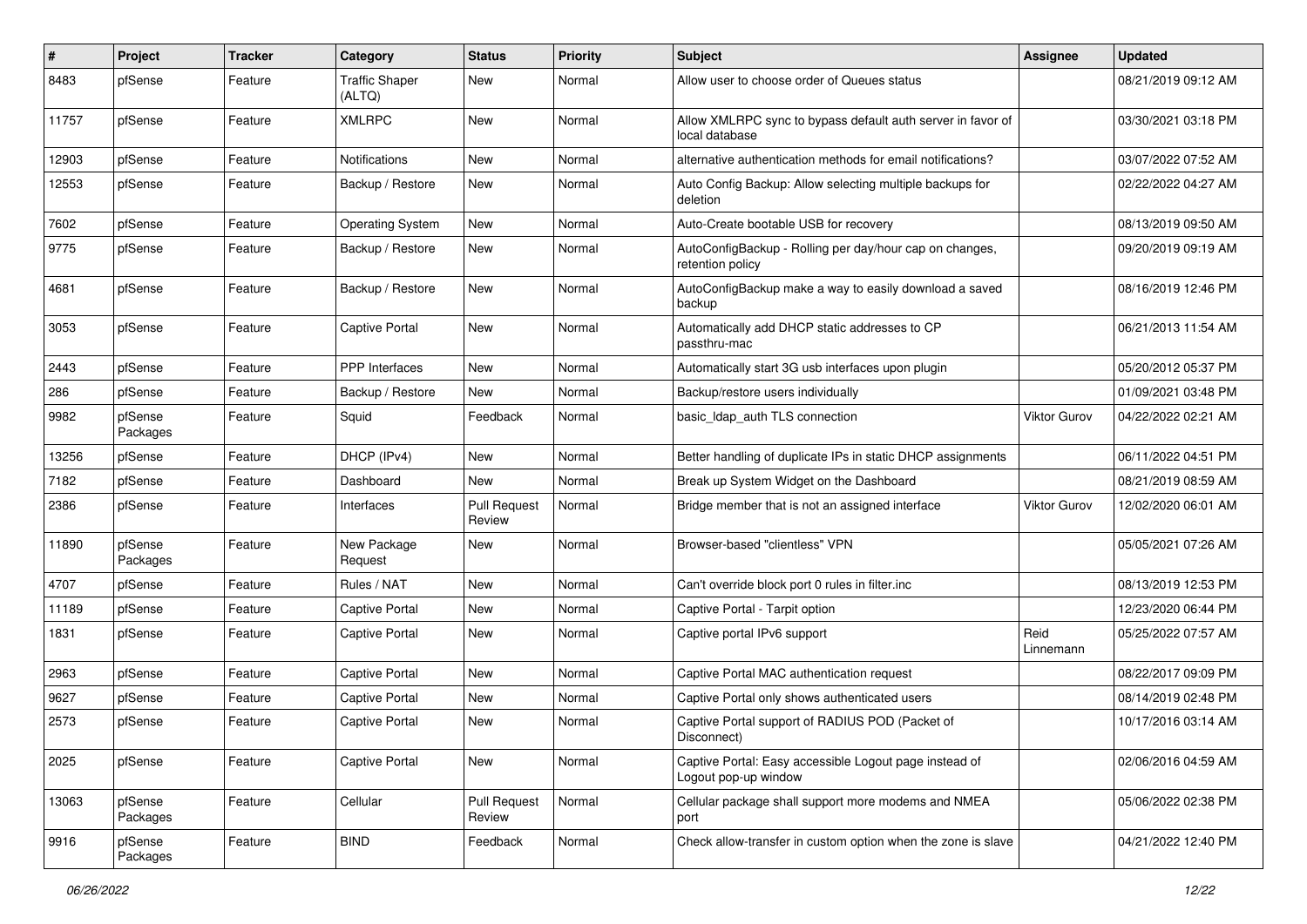| #     | Project             | Tracker | Category                     | <b>Status</b>                 | <b>Priority</b> | <b>Subject</b>                                                                      | Assignee             | <b>Updated</b>      |
|-------|---------------------|---------|------------------------------|-------------------------------|-----------------|-------------------------------------------------------------------------------------|----------------------|---------------------|
| 11625 | pfSense             | Feature | OpenVPN                      | <b>New</b>                    | Normal          | Cisco-AVPair aliases support                                                        |                      | 03/05/2021 12:35 AM |
| 13137 | pfSense<br>Packages | Feature | pfBlockerNG                  | New                           | Normal          | ckuethe/doh-blocklist.txt add to DoH feeds                                          |                      | 05/07/2022 02:39 AM |
| 6470  | pfSense<br>Packages | Feature | New Package<br>Request       | New                           | Normal          | <b>CloudFlare Integration Module</b>                                                |                      | 08/13/2019 01:23 PM |
| 7988  | pfSense             | Feature | Web Interface                | New                           | Normal          | Compact Theme based on Compact-RED with the default<br>theme colors.                |                      | 10/23/2017 05:34 AM |
| 6602  | pfSense             | Feature | User Manager /<br>Privileges | <b>New</b>                    | Normal          | Config writes denied via "deny config write" permission<br>should notify as such    |                      | 08/20/2019 03:43 PM |
| 8279  | pfSense<br>Packages | Feature | pfBlockerNG                  | New                           | Normal          | Consider adding a new option to the Rule Order                                      |                      | 08/20/2019 09:00 AM |
| 6022  | pfSense<br>Packages | Feature | New Package<br>Request       | New                           | Normal          | Consider MLVPN for bonded VPN                                                       |                      | 01/30/2021 05:24 PM |
| 6960  | pfSense             | Feature | DHCP (IPv4)                  | New                           | Normal          | Consider replacing ISC DHCP server with KEA DHCP                                    |                      | 09/24/2020 01:59 PM |
| 10404 | pfSense             | Feature | <b>NTPD</b>                  | New                           | Normal          | Consider using chrony for NTP services                                              |                      | 11/23/2021 06:59 PM |
| 12909 | pfSense<br>Packages | Feature | Suricata                     | New                           | Normal          | Convert Suricata GeoIP Lookup feature on ALERTS tab to<br>use local GeoIP2 database | <b>Viktor Gurov</b>  | 03/07/2022 08:28 AM |
| 10462 | pfSense<br>Packages | Feature | <b>LCDProc</b>               | <b>Pull Request</b><br>Review | Normal          | <b>CPU Temp Screen</b>                                                              |                      | 11/29/2021 08:28 AM |
| 6215  | pfSense             | Feature | Web Interface                | New                           | Normal          | Create consistent UI for admin access security                                      |                      | 04/20/2016 03:05 PM |
| 4472  | pfSense             | Feature | Build / Release              | New                           | Normal          | Cryptographically sign every (sub-)release                                          |                      | 08/13/2019 12:53 PM |
| 5619  | pfSense             | Feature | <b>Operating System</b>      | New                           | Normal          | Curl with ARES support                                                              |                      | 08/13/2019 02:56 PM |
| 11573 | pfSense<br>Packages | Feature | New Package<br>Request       | New                           | Normal          | <b>Custom Commands</b>                                                              |                      | 03/16/2021 07:28 PM |
| 13200 | pfSense<br>Packages | Feature | pfBlockerNG                  | <b>New</b>                    | Normal          | Custom DNS Servers for Alert settings                                               |                      | 05/23/2022 06:16 AM |
| 13044 | pfSense<br>Packages | Feature | Mail report                  | <b>New</b>                    | Normal          | Customized reporting                                                                |                      | 04/11/2022 09:22 AM |
| 13198 | pfSense<br>Packages | Feature | pfBlockerNG                  | <b>New</b>                    | Normal          | Dark Theme Styling issues - Alerts White bar                                        |                      | 05/23/2022 06:05 AM |
| 12573 | pfSense<br>Packages | Feature | New Package<br>Request       | <b>New</b>                    | Normal          | Dashboard widget with external connection map                                       | aleksei<br>prokofiev | 12/07/2021 07:38 AM |
| 3534  | pfSense             | Feature | DHCP (IPv4)                  | New                           | Normal          | DDNS using arbitrary zone primary                                                   |                      | 07/08/2014 11:40 AM |
| 10160 | pfSense<br>Packages | Feature | New Package<br>Request       | New                           | Normal          | Dedicated Maxmind GeoIP package including license<br>registration                   |                      | 01/03/2020 10:31 PM |
| 13195 | pfSense<br>Packages | Feature | pfBlockerNG                  | New                           | Normal          | Dedicated website for Feed mangement - Community Driven                             |                      | 05/23/2022 05:22 AM |
| 8836  | pfSense<br>Packages | Feature | FreeRADIUS                   | New                           | Normal          | Define Idap group vlan assignment in users file                                     |                      | 08/26/2018 07:53 AM |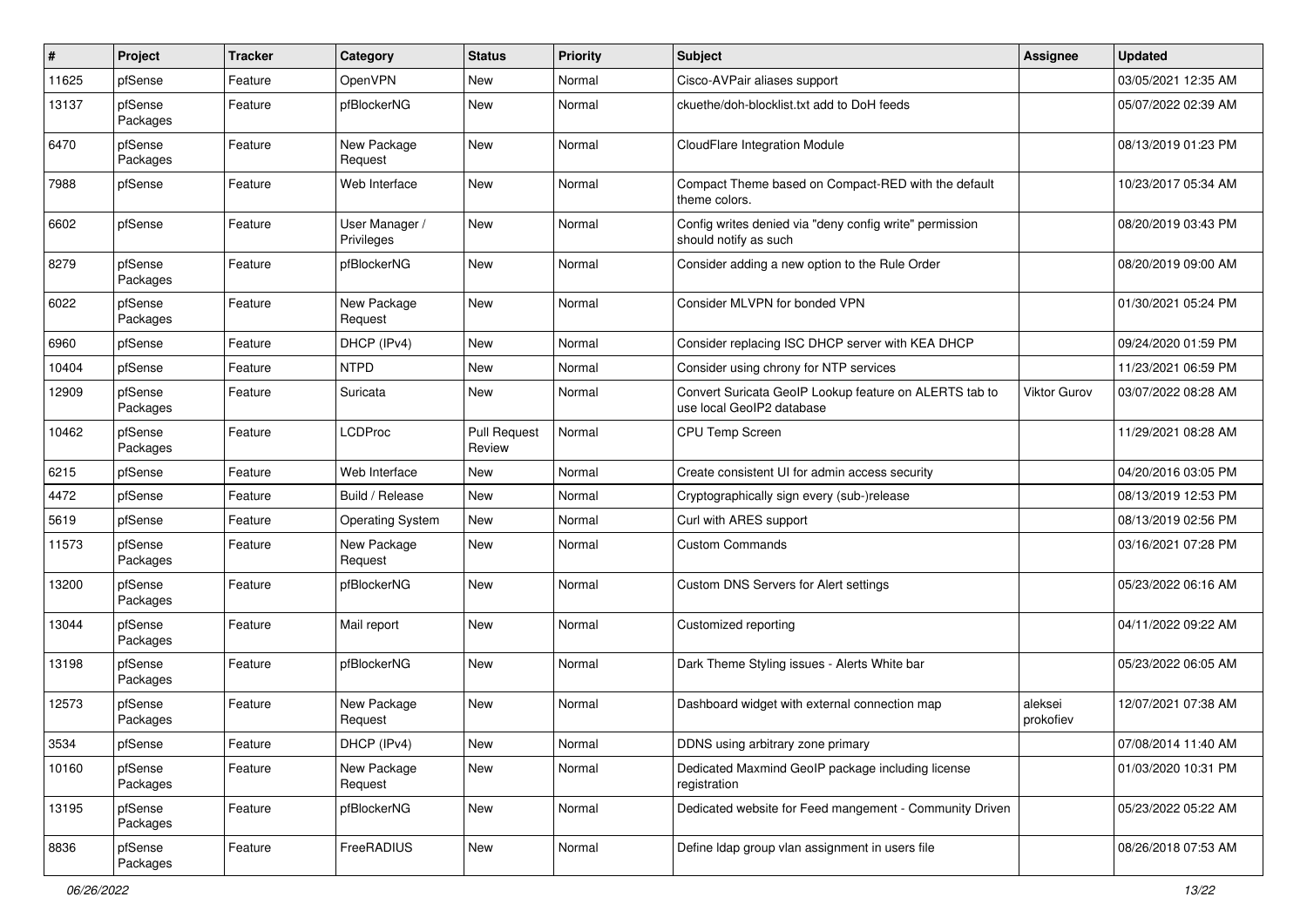| $\sharp$ | Project             | <b>Tracker</b> | Category                            | <b>Status</b>                 | <b>Priority</b> | <b>Subject</b>                                                                                 | <b>Assignee</b>     | <b>Updated</b>      |
|----------|---------------------|----------------|-------------------------------------|-------------------------------|-----------------|------------------------------------------------------------------------------------------------|---------------------|---------------------|
| 11092    | pfSense<br>Packages | Feature        | pfBlockerNG                         | New                           | Normal          | Detecting DNS tunneling                                                                        |                     | 11/21/2020 04:53 AM |
| 6845     | pfSense             | Feature        | Interfaces                          | New                           | Normal          | DHCP / DHCPv6 WAN client status page                                                           |                     | 08/19/2019 12:37 PM |
| 10345    | pfSense             | Feature        | DHCP (IPv4)                         | New                           | Normal          | DHCP lease distinction between online and offline                                              |                     | 03/16/2020 07:56 AM |
| 8173     | pfSense             | Feature        | Interfaces                          | New                           | Normal          | dhcp6c - RAW Options                                                                           |                     | 05/29/2022 05:34 PM |
| 2983     | pfSense             | Feature        | DHCP (IPv4)                         | New                           | Normal          | DHCPD: Add vendor-class-identifier and MAC-OIDs                                                |                     | 05/29/2020 09:24 PM |
| 5950     | pfSense             | Feature        | DHCP (IPv6)                         | New                           | Normal          | DHCPv6 Server support for PD of PD-obtained networks                                           |                     | 03/04/2016 03:04 AM |
| 12602    | pfSense             | Feature        | Dynamic DNS                         | New                           | Normal          | DHCPv6 should allow DDNS Client updates for hosts                                              |                     | 12/15/2021 11:00 AM |
| 1883     | pfSense             | Feature        | <b>Traffic Shaper</b><br>(Limiters) | New                           | Normal          | Diag > Limiter Info presentation enhancement                                                   |                     | 08/20/2019 03:46 PM |
| 8232     | pfSense<br>Packages | Feature        | haproxy                             | <b>New</b>                    | Normal          | different ssl options based on the sni name                                                    |                     | 01/30/2019 10:36 AM |
| 6789     | pfSense<br>Packages | Feature        | Squid                               | <b>New</b>                    | Normal          | disgest_ldap_auth                                                                              |                     | 08/13/2019 09:57 AM |
| 13138    | pfSense<br>Packages | Feature        | pfBlockerNG                         | New                           | Normal          | DNS over HTTPS/TLS Blocking should be removed from<br>SafeSearch                               |                     | 05/07/2022 02:52 AM |
| 6103     | pfSense             | Feature        | <b>DNS Resolver</b>                 | New                           | Normal          | DNS Resolver Outgoing Interfaces should be able to use<br>Gateway Groups                       |                     | 10/21/2019 08:02 AM |
| 11099    | pfSense<br>Packages | Feature        | pfBlockerNG                         | New                           | Normal          | DNSBL blocking by schedule                                                                     |                     | 11/25/2020 12:12 AM |
| 11295    | pfSense<br>Packages | Feature        | pfBlockerNG                         | Feedback                      | Normal          | DNSBL IDN support                                                                              | <b>Viktor Gurov</b> | 09/10/2021 11:33 AM |
| 7903     | pfSense<br>Packages | Feature        | New Package<br>Request              | New                           | Normal          | Duo ssh package                                                                                |                     | 01/16/2021 12:44 AM |
| 11084    | pfSense             | Feature        | Dynamic DNS                         | <b>New</b>                    | Normal          | Dynamic DNS include option to specify virtual IP addresses                                     |                     | 11/19/2020 01:26 PM |
| 7418     | pfSense             | Feature        | Dynamic DNS                         | New                           | Normal          | Dynamic dns should be sorted interface name                                                    |                     | 08/21/2019 08:58 AM |
| 986      | pfSense             | Feature        | Web Interface                       | <b>New</b>                    | Normal          | Dynamic states view                                                                            |                     | 02/06/2016 04:58 AM |
| 11963    | pfSense<br>Packages | Feature        | <b>FRR</b>                          | <b>New</b>                    | Normal          | Dynamically change OSPF interface costs on selected<br>interfaces on CARP event                |                     | 05/26/2021 04:13 AM |
| 12308    | pfSense<br>Packages | Feature        | New Package<br>Request              | New                           | Normal          | Dynamicaly Update Firewall Aliases from OpenVPN LDAP<br>Group membership of the connected user |                     | 08/27/2021 12:51 AM |
| 7292     | pfSense             | Feature        | Dynamic DNS                         | New                           | Normal          | DynamicDNS configuration does not sync to HA secondary                                         |                     | 02/21/2017 04:56 PM |
| 12495    | pfSense             | Feature        | Dynamic DNS                         | <b>Pull Request</b><br>Review | Normal          | DynDNS: add deSEC IPv4&v6 simultaneos update                                                   | <b>Lukas Wiest</b>  | 11/01/2021 08:53 AM |
| 12494    | pfSense             | Feature        | Dynamic DNS                         | <b>Pull Request</b><br>Review | Normal          | DynDNS: make simultaneous update of IP and LegacyIP<br>possible                                | Lukas Wiest         | 11/01/2021 08:52 AM |
| 10242    | pfSense<br>Packages | Feature        | New Package<br>Request              | New                           | Normal          | E2guardian Web filtering package                                                               | Viktor Gurov        | 05/30/2022 10:40 AM |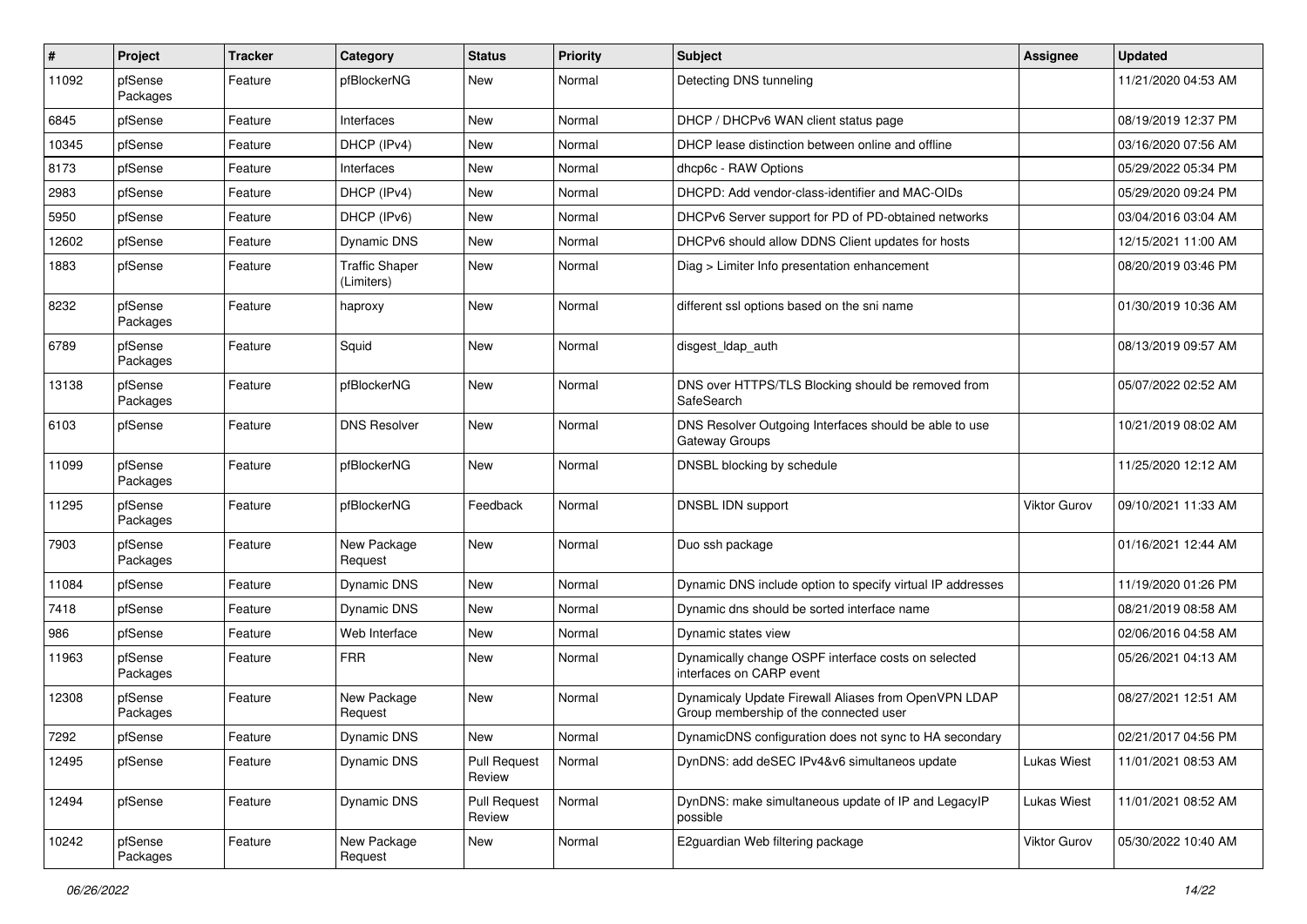| #     | Project             | <b>Tracker</b> | Category                        | <b>Status</b>                 | <b>Priority</b> | Subject                                                                                                                            | Assignee            | <b>Updated</b>      |
|-------|---------------------|----------------|---------------------------------|-------------------------------|-----------------|------------------------------------------------------------------------------------------------------------------------------------|---------------------|---------------------|
| 7085  | pfSense             | Feature        | Rules / NAT                     | New                           | Normal          | <b>Edit Firewall Rules Seperator</b>                                                                                               |                     | 09/10/2017 09:15 AM |
| 4128  | pfSense             | Feature        | <b>Notifications</b>            | <b>New</b>                    | Normal          | Email notification webgui configuration                                                                                            |                     | 11/18/2021 12:48 PM |
| 10718 | pfSense             | Feature        | <b>Notifications</b>            | New                           | Normal          | Email notifications - add new field to enter a from: name                                                                          |                     | 07/01/2020 09:08 AM |
| 11567 | pfSense<br>Packages | Feature        | Mail report                     | New                           | Normal          | Email report add a note filed request                                                                                              |                     | 02/27/2021 03:44 PM |
| 3793  | pfSense             | Feature        | Rules / NAT                     | <b>New</b>                    | Normal          | Enable external authentication support for rules                                                                                   |                     | 08/05/2014 01:09 PM |
| 9704  | pfSense<br>Packages | Feature        | FreeRADIUS                      | New                           | Normal          | Enable filter username                                                                                                             |                     | 08/27/2019 12:07 PM |
| 9545  | pfSense<br>Packages | Feature        | <b>FRR</b>                      | New                           | Normal          | Enable MULTIPATH in FRR                                                                                                            | Jim Pingle          | 09/18/2020 12:52 PM |
| 9544  | pfSense             | Feature        | Routing                         | New                           | Normal          | Enable RADIX MPATH                                                                                                                 |                     | 04/21/2022 12:39 PM |
| 13287 | pfSense             | Feature        | Configuration<br><b>Backend</b> | New                           | Normal          | Encode OpenVPN Custom Options                                                                                                      |                     | 06/20/2022 10:33 AM |
| 13242 | pfSense             | Feature        | Gateway Monitoring              | <b>New</b>                    | Normal          | Enhancements to static route creation/deletion for dpinger<br>monitor IPs                                                          |                     | 06/03/2022 11:20 AM |
| 12848 | pfSense             | Feature        | Dynamic DNS                     | <b>New</b>                    | Normal          | Evaluation of the DynDNS "Result Match" string                                                                                     |                     | 02/22/2022 02:01 AM |
| 2774  | pfSense             | Feature        | DHCP (IPv4)                     | New                           | Normal          | Extend DHCP Pools code to allow using different subnets                                                                            |                     | 08/19/2019 10:27 AM |
| 10871 | pfSense<br>Packages | Feature        | FreeRADIUS                      | Feedback                      | Normal          | Extra time period counters for SQL backend                                                                                         | Viktor Gurov        | 04/22/2022 02:19 AM |
| 7956  | pfSense             | Feature        | Web Interface                   | <b>New</b>                    | Normal          | Favicon able to match GUI colour setting?                                                                                          |                     | 10/17/2017 06:36 AM |
| 13165 | pfSense             | Feature        | Dashboard                       | <b>Pull Request</b><br>Review | Normal          | Feat: live update for Services dashboard widget                                                                                    |                     | 05/15/2022 01:48 AM |
| 7449  | pfSense<br>Packages | Feature        | OpenVPN Client<br>Export        | <b>New</b>                    | Normal          | feature request for openvpn-client-export package, add the<br>support for openypn up and down script, for mapping<br>network drive |                     | 08/06/2019 05:06 PM |
| 13199 | pfSense<br>Packages | Feature        | pfBlockerNG                     | New                           | Normal          | Feed groups should not have the first listing in the group bar                                                                     |                     | 05/23/2022 06:03 AM |
| 11227 | pfSense<br>Packages | Feature        | pfBlockerNG                     | New                           | Normal          | Feeds update                                                                                                                       |                     | 01/07/2021 12:11 AM |
| 11178 | pfSense<br>Packages | Feature        | Filer                           | New                           | Normal          | Filer do not ask what to do with previous filename                                                                                 |                     | 12/31/2020 02:45 AM |
| 8031  | pfSense<br>Packages | Feature        | FreeRADIUS                      | New                           | Normal          | FreeRADIUS copy entry function                                                                                                     |                     | 08/16/2019 01:01 PM |
| 4506  | pfSense<br>Packages | Feature        | FreeRADIUS                      | New                           | Normal          | FreeRADIUS groups/hunt groups                                                                                                      |                     | 03/10/2015 08:51 PM |
| 10908 | pfSense<br>Packages | Feature        | FreeRADIUS                      | Feedback                      | Normal          | FreeRADIUS server certificate not using full CA chain                                                                              | <b>Viktor Gurov</b> | 04/22/2022 02:19 AM |
| 11206 | pfSense<br>Packages | Feature        | <b>FRR</b>                      | <b>Pull Request</b><br>Review | Normal          | FRR 7.5                                                                                                                            | Jim Pingle          | 01/08/2021 12:47 PM |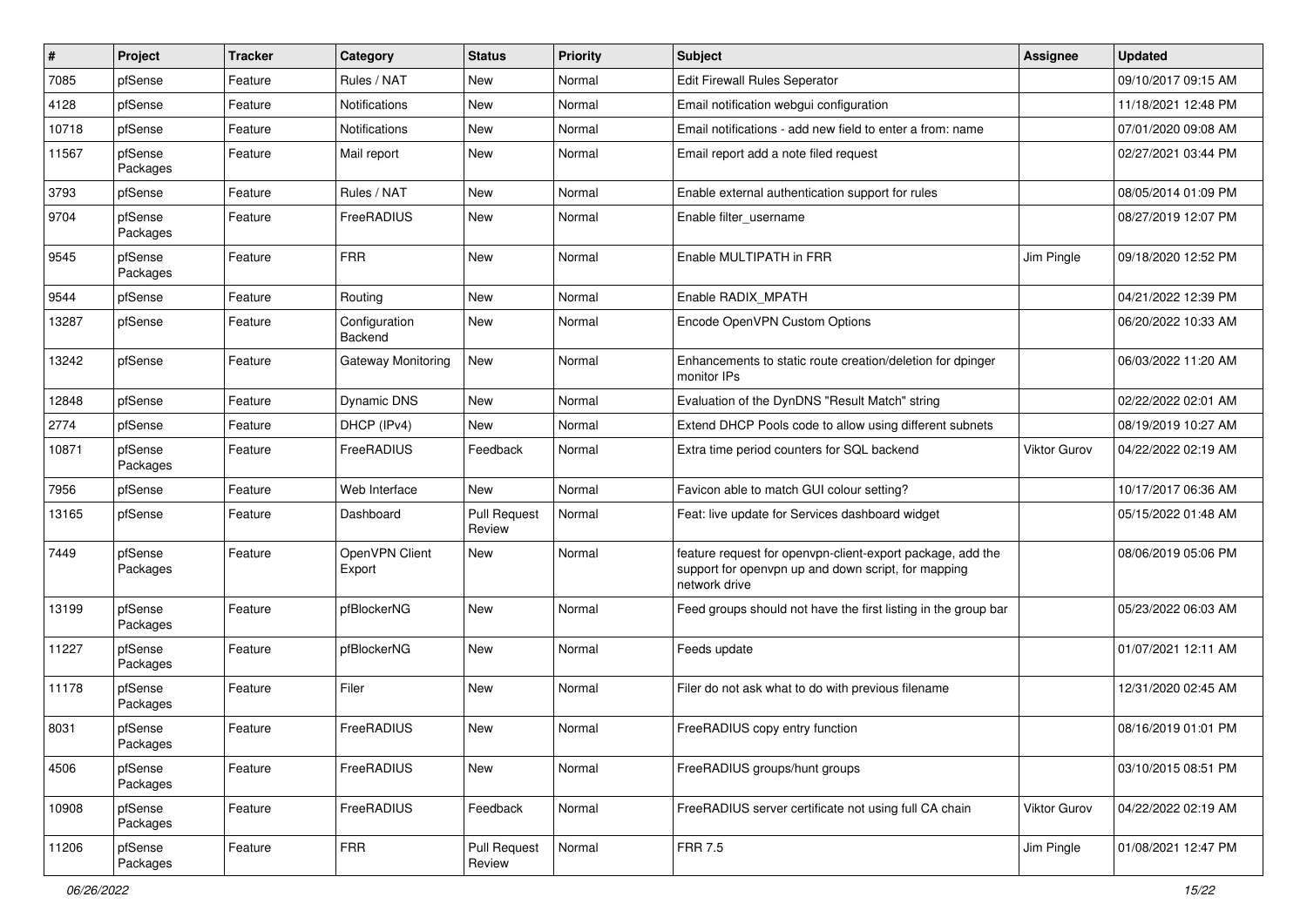| $\sharp$ | Project             | <b>Tracker</b> | Category                     | <b>Status</b>                 | Priority | <b>Subject</b>                                                                                     | Assignee            | <b>Updated</b>      |
|----------|---------------------|----------------|------------------------------|-------------------------------|----------|----------------------------------------------------------------------------------------------------|---------------------|---------------------|
| 12889    | pfSense<br>Packages | Feature        | <b>FRR</b>                   | New                           | Normal   | FRR GUI add set ipv6 next-hop global                                                               |                     | 03/02/2022 06:10 AM |
| 10789    | pfSense<br>Packages | Feature        | <b>FRR</b>                   | Feedback                      | Normal   | FRR integrated configuration and hitless reloads                                                   | Jim Pingle          | 01/20/2021 11:16 PM |
| 11130    | pfSense<br>Packages | Feature        | <b>FRR</b>                   | Feedback                      | Normal   | FRR RIP support                                                                                    | Jim Pingle          | 12/31/2021 04:19 PM |
| 8547     | pfSense<br>Packages | Feature        | New Package<br>Request       | <b>New</b>                    | Normal   | fwknop Port Knocking Package                                                                       |                     | 02/08/2021 12:17 PM |
| 7671     | pfSense             | Feature        | Gateway Monitoring           | <b>New</b>                    | Normal   | Gateway Monitoring Via Custom Script or Telnet.                                                    |                     | 09/18/2020 02:59 PM |
| 12534    | pfSense Plus        | Feature        | Hardware / Drivers           | <b>New</b>                    | Normal   | Generate a ISO Image for Remote Restore of pfSense Plus<br>on the XG-1537 and 1541 units with IPMI |                     | 05/30/2022 10:28 AM |
| 12292    | pfSense<br>Packages | Feature        | Suricata                     | Feedback                      | Normal   | GeoIP look on the Alerts, Blocked and Files pages                                                  | <b>Viktor Gurov</b> | 08/23/2021 08:16 AM |
| 9942     | pfSense             | Feature        | <b>Operating System</b>      | New                           | Normal   | Give pfSense the possibility to change the keyboard Layout<br>for console users                    |                     | 01/22/2021 02:33 AM |
| 4503     | pfSense<br>Packages | Feature        | New Package<br>Request       | New                           | Normal   | GNUGateKeeper H.323 Proxy Package                                                                  |                     | 08/27/2019 02:54 AM |
| 12625    | pfSense             | Feature        | Logging                      | <b>New</b>                    | Normal   | Granular logging options for default firewall rules.                                               |                     | 12/21/2021 06:39 PM |
| 521      | pfSense             | Feature        | User Manager /<br>Privileges | New                           | Normal   | Group manager Assigned Permissions                                                                 |                     | 04/18/2010 02:59 PM |
| 6738     | pfSense             | Feature        | Web Interface                | New                           | Normal   | GUI Action Buttons replicated to the top of the List                                               |                     | 07/10/2021 01:04 PM |
| 7957     | pfSense             | Feature        | Web Interface                | New                           | Normal   | GUI theme - separate "colour" from "compact/normal" in<br>theme dropdown                           |                     | 10/17/2017 06:58 AM |
| 1257     | pfSense             | Feature        | Certificates                 | <b>Pull Request</b><br>Review | Normal   | Handle encypted CA/Certificate private keys                                                        |                     | 10/12/2020 07:12 AM |
| 13039    | pfSense<br>Packages | Feature        | <b>AWS VPC</b>               | <b>New</b>                    | Normal   | Handle transit gateway VPNs in the AWS VPN wizard                                                  |                     | 04/11/2022 07:31 AM |
| 8982     | pfSense<br>Packages | Feature        | haproxy                      | New                           | Normal   | HAproxy ACL support for map in configuration UI                                                    |                     | 06/25/2019 01:49 AM |
| 8869     | pfSense<br>Packages | Feature        | haproxy                      | <b>New</b>                    | Normal   | HAproxy should use RFC 7919 DH parameter files                                                     |                     | 10/17/2018 10:46 AM |
| 10779    | pfSense<br>Packages | Feature        | haproxy                      | Feedback                      | Normal   | <b>HAProxy SSL/TLS Compatibility Mode</b>                                                          | <b>Viktor Gurov</b> | 04/22/2022 02:20 AM |
| 9077     | pfSense<br>Packages | Feature        | haproxy                      | New                           | Normal   | haproxy UI: Add seperator lines                                                                    |                     | 10/29/2018 06:06 AM |
| 8121     | pfSense<br>Packages | Feature        | haproxy                      | New                           | Normal   | haproxy, allow to generate backends even they don't seem to<br>be used                             |                     | 11/23/2017 04:04 AM |
| 7738     | pfSense             | Feature        | <b>IPsec</b>                 | New                           | Normal   | Highlight which IPSec (or other VPN) crypto modes are<br>hardware-accelerated in the UI            |                     | 08/13/2019 03:46 PM |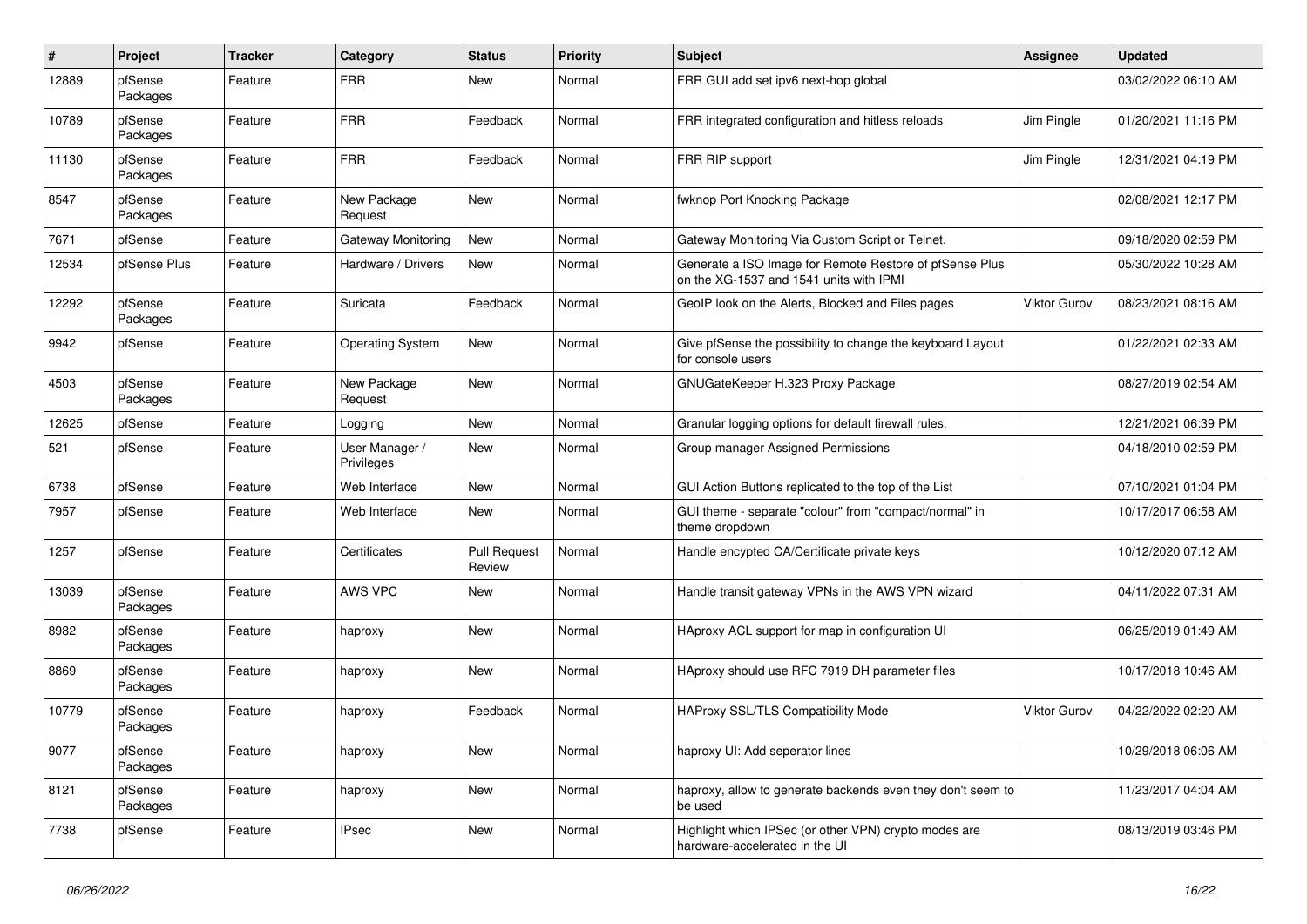| $\pmb{\#}$ | Project             | Tracker | Category               | <b>Status</b> | <b>Priority</b> | <b>Subject</b>                                                                                                                   | Assignee              | <b>Updated</b>      |
|------------|---------------------|---------|------------------------|---------------|-----------------|----------------------------------------------------------------------------------------------------------------------------------|-----------------------|---------------------|
| 10796      | pfSense<br>Packages | Feature | Cellular               | Feedback      | Normal          | Huawei ME909u-521 support                                                                                                        |                       | 04/21/2022 12:40 PM |
| 6539       | pfSense             | Feature | Rules / NAT            | New           | Normal          | ICMPv6 filtering requires multiple rules - no range support                                                                      |                       | 08/13/2019 01:23 PM |
| 6469       | pfSense             | Feature | Console Menu           | New           | Normal          | Improve help + self documentation in console PHP shell                                                                           |                       | 08/13/2019 01:23 PM |
| 13096      | pfSense<br>Packages | Feature | Snort                  | Feedback      | Normal          | Improve robustness of Snort Rules Update Log size limitation   Bill Meeks<br>logic                                               |                       | 04/25/2022 12:22 PM |
| 8309       | pfSense             | Feature | Hardware / Drivers     | New           | Normal          | Include apuled driver to add support for LEDs on PC Engines   Darryn Storm<br><b>APU</b> boards                                  |                       | 08/20/2019 08:47 AM |
| 5616       | pfSense             | Feature | Wireless               | New           | Normal          | <b>Incorrect Wireless Channel</b>                                                                                                | Jim Thompson          | 10/09/2016 03:33 PM |
| 11243      | pfSense             | Feature | Interfaces             | New           | Normal          | individual pfctl snort2c tables per interface only blocking IPs<br>for specific interface when a rule triggers in snort/suricata |                       | 01/14/2021 03:02 PM |
| 1367       | pfSense             | Feature | Backup / Restore       | New           | Normal          | Input validation on partial config restores                                                                                      |                       | 03/21/2011 01:16 AM |
| 11257      | pfSense             | Feature | Upgrade                | New           | Normal          | Installed Packages: Update all button                                                                                            |                       | 01/18/2021 10:45 AM |
| 10805      | pfSense             | Feature | Hardware / Drivers     | New           | Normal          | Intel QAT (QuickAssist) encryption support for PfSense                                                                           |                       | 07/31/2020 03:13 PM |
| 701        | pfSense             | Feature | Rules / NAT            | New           | Normal          | Interface groups with NAT                                                                                                        |                       | 05/11/2018 10:12 PM |
| 12358      | pfSense<br>Packages | Feature | pfBlockerNG            | New           | Normal          | IP List Copy/Import/Export                                                                                                       |                       | 09/09/2021 01:56 PM |
| 13246      | pfSense<br>Packages | Feature | iperf                  | New           | Normal          | iperf3 service controls do not work                                                                                              |                       | 06/05/2022 06:51 PM |
| 9857       | pfSense             | Feature | <b>IPsec</b>           | New           | Normal          | IPsec Down/Up SMTP Notifications                                                                                                 |                       | 08/31/2021 08:07 AM |
| 4591       | pfSense             | Feature | <b>IPsec</b>           | New           | Normal          | IPSec Failover Support for IP Addresses instead of Dynamic<br>DNS / Failover Group                                               |                       | 09/04/2020 12:17 AM |
| 13264      | pfSense             | Feature | <b>IPsec</b>           | New           | Normal          | IPSec Phase2 select multiple PFS key groups                                                                                      |                       | 06/10/2022 04:29 PM |
| 5331       | pfSense             | Feature | <b>IPsec</b>           | New           | Normal          | IPSec table for tuning strongswan.conf                                                                                           |                       | 05/05/2021 12:10 AM |
| 7773       | pfSense             | Feature | <b>IPsec</b>           | New           | Normal          | IPSec using IKEv2 with split DNS not using provided domain<br>names                                                              |                       | 08/15/2017 05:25 PM |
| 6213       | pfSense             | Feature | <b>IPsec</b>           | New           | Normal          | IPSEC: IPV4/IPV6 dual-interface-stack support for Mobile<br>IKE                                                                  |                       | 04/20/2016 07:48 AM |
| 10297      | pfSense<br>Packages | Feature | FreeRADIUS             | Assigned      | Normal          | IPv6 user attributes                                                                                                             |                       | 04/21/2022 12:39 PM |
| 7563       | pfSense             | Feature | L <sub>2</sub> TP      | New           | Normal          | I2tp Suggestion: consider allowing IP/Subnet for the user.                                                                       |                       | 08/21/2019 10:52 AM |
| 2504       | pfSense             | Feature | <b>LAGG Interfaces</b> | New           | Normal          | lagg enhancements                                                                                                                |                       | 01/08/2021 12:17 PM |
| 11772      | pfSense Plus        | Feature | Multi-WAN              | New           | Normal          | Layer 2 Tunnel Bonding Capability                                                                                                |                       | 06/05/2021 03:27 PM |
| 8346       | pfSense             | Feature | <b>IPsec</b>           | New           | Normal          | Let pFSense act as an IPSec XAuth VPN Client                                                                                     |                       | 02/23/2018 07:39 AM |
| 9038       | pfSense             | Feature | Logging                | New           | Normal          | Live view of any log file                                                                                                        |                       | 08/19/2019 02:55 PM |
| 6651       | pfSense<br>Packages | Feature | <b>FRR</b>             | Feedback      | Normal          | Loopback interfaces                                                                                                              | Christian<br>McDonald | 12/25/2021 02:42 PM |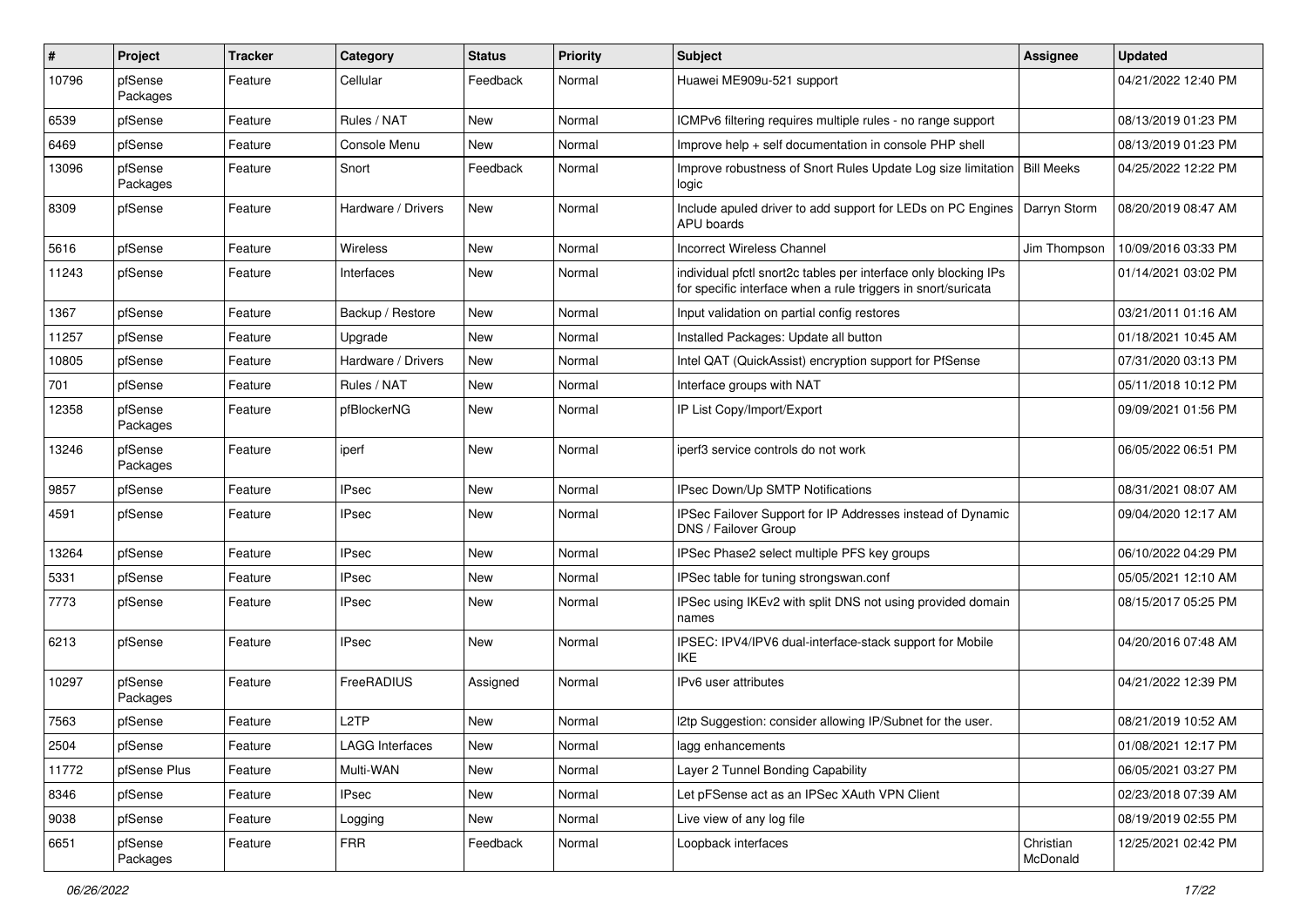| $\vert$ # | Project             | <b>Tracker</b> | Category                                        | <b>Status</b> | <b>Priority</b> | <b>Subject</b>                                                                                                        | <b>Assignee</b> | <b>Updated</b>      |
|-----------|---------------------|----------------|-------------------------------------------------|---------------|-----------------|-----------------------------------------------------------------------------------------------------------------------|-----------------|---------------------|
| 2965      | pfSense             | Feature        | Rules / NAT                                     | New           | Normal          | Mac Firewalling                                                                                                       |                 | 04/24/2013 12:02 PM |
| 3288      | pfSense             | Feature        | Rules / NAT                                     | <b>New</b>    | Normal          | Macros for Interface Networks on Outbound NAT rule Source<br>drop-down                                                |                 | 08/21/2019 11:02 AM |
| 7799      | pfSense             | Feature        | Rules / NAT                                     | <b>New</b>    | Normal          | Make an ajax call to toggle logging by clicking on the logging<br>icon next to a rule                                 |                 | 08/13/2019 09:40 AM |
| 8262      | pfSense             | Feature        | <b>IPv6 Router</b><br>Advertisements<br>(RADVD) | <b>New</b>    | Normal          | Make each prefix flags configurable separately.                                                                       |                 | 01/16/2018 12:35 PM |
| 4798      | pfSense             | Feature        | <b>DNS Resolver</b>                             | <b>New</b>    | Normal          | Make host and domain overrides available to both DNS<br>Resolver and DNS Forwarder                                    |                 | 06/29/2015 02:14 AM |
| 9464      | pfSense             | Feature        | Interfaces                                      | <b>New</b>    | Normal          | Marvell 6000 -- netgate hardware (e.g.: XG-7100, XG-3100)<br>internal switch LACP support                             |                 | 04/08/2019 07:58 AM |
| 7747      | pfSense             | Feature        | Console Menu                                    | New           | Normal          | Minor UI Tweak: Make hitting enter on the console (esp via<br>SSH) should not log you out, but simply redraw the menu |                 | 08/01/2017 04:03 PM |
| 4688      | pfSense             | Feature        | <b>IPsec</b>                                    | <b>New</b>    | Normal          | Missing TFC Traffic Flow Confidentiality support                                                                      |                 | 11/15/2021 12:27 PM |
| 9621      | pfSense             | Feature        | User Manager /<br>Privileges                    | New           | Normal          | More convenient deletion of single user privileges                                                                    |                 | 07/09/2019 03:09 AM |
| 228       | pfSense             | Feature        | Multi-WAN                                       | New           | Normal          | Multi-WAN support with same gateway on multiple WANs                                                                  |                 | 04/11/2015 01:10 AM |
| 11954     | pfSense             | Feature        | <b>IGMP Proxy</b>                               | <b>New</b>    | Normal          | <b>Multicast limits</b>                                                                                               |                 | 05/25/2021 12:36 AM |
| 3696      | pfSense             | Feature        | Backup / Restore                                | New           | Normal          | Multiple items backup/restore                                                                                         |                 | 06/06/2014 02:33 PM |
| 9973      | pfSense<br>Packages | Feature        | <b>NRPE</b>                                     | New           | Normal          | Nagios NRPE package isn't IPv6 capable                                                                                |                 | 12/20/2019 03:15 PM |
| 5510      | pfSense             | Feature        | Package System                                  | New           | Normal          | Need a simple way to enable/disable package-installed<br>services                                                     |                 | 04/21/2022 12:39 PM |
| 8641      | pfSense             | Feature        | Web Interface                                   | New           | Normal          | Need way to disable HSTS and/or replace webConfigurator<br>certificate from CLI                                       |                 | 07/16/2018 10:21 AM |
| 10137     | pfSense             | Feature        | Package System                                  | New           | Normal          | net-mgmt/arpwatch: Update to 3.0                                                                                      |                 | 12/30/2019 05:16 PM |
| 3697      | pfSense             | Feature        | Backup / Restore                                | <b>New</b>    | Normal          | New backup/restore area: Certificates                                                                                 |                 | 03/11/2017 11:30 AM |
| 6615      | pfSense             | Feature        | DHCP (IPv4)                                     | New           | Normal          | new DHCP server option                                                                                                |                 | 08/13/2019 01:39 PM |
| 11138     | pfSense<br>Packages | Feature        | FreeRADIUS                                      | New           | Normal          | new WebGUI checkboxes needed                                                                                          |                 | 12/07/2020 08:28 AM |
| 12656     | pfSense<br>Packages | Feature        | New Package<br>Request                          | New           | Normal          | <b>NextDNS</b>                                                                                                        |                 | 01/31/2022 01:50 AM |
| 5556      | pfSense             | Feature        | Diagnostics                                     | New           | Normal          | No error when downloading non-existing file on<br>Diagnostics/Execute                                                 |                 | 08/20/2019 03:43 PM |
| 1506      | pfSense             | Feature        | Notifications                                   | New           | Normal          | Notifications should spool                                                                                            |                 | 05/05/2011 12:58 PM |
| 5174      | pfSense<br>Packages | Feature        | <b>NRPE</b>                                     | New           | Normal          | nrpe: check_sensors doesnt work, missing Imsensors                                                                    |                 | 11/15/2015 12:49 AM |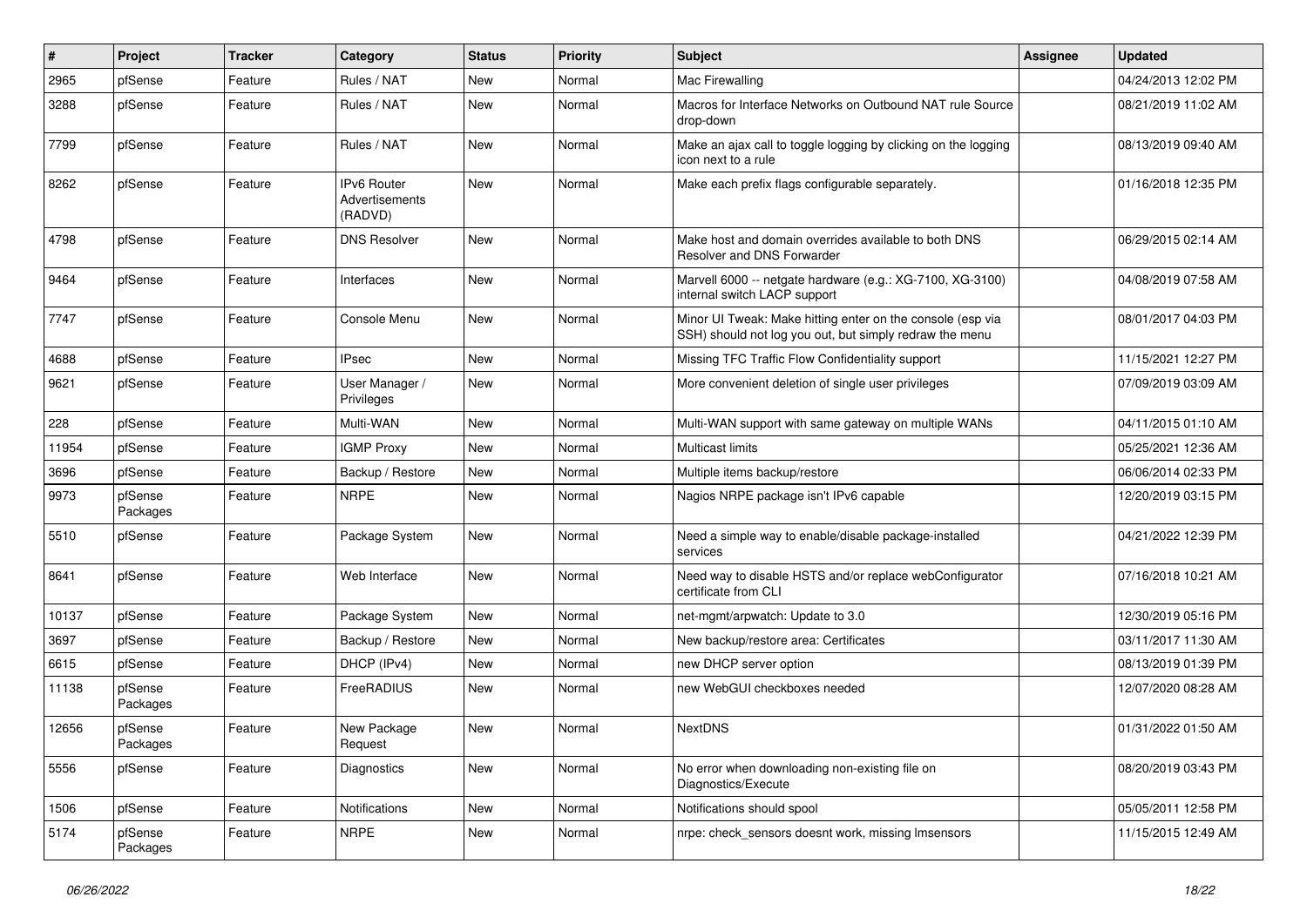| $\vert$ # | Project             | <b>Tracker</b> | Category                 | <b>Status</b>                 | <b>Priority</b> | <b>Subject</b>                                                                                 | <b>Assignee</b>     | <b>Updated</b>      |
|-----------|---------------------|----------------|--------------------------|-------------------------------|-----------------|------------------------------------------------------------------------------------------------|---------------------|---------------------|
| 7000      | pfSense<br>Packages | Feature        | ntop                     | New                           | Normal          | ntopng historical data needs to be reworked                                                    |                     | 01/14/2017 09:20 AM |
| 7287      | pfSense             | Feature        | <b>NTPD</b>              | New                           | Normal          | NTP add support for ACTS ref clock                                                             |                     | 10/12/2020 07:45 AM |
| 8794      | pfSense             | Feature        | <b>NTPD</b>              | New                           | Normal          | NTP authentiction                                                                              | Tod L               | 08/05/2021 01:20 AM |
| 7201      | pfSense             | Feature        | <b>NTPD</b>              | New                           | Normal          | NTP Support multiple GPS reference clocks                                                      |                     | 04/27/2021 12:31 PM |
| 8149      | pfSense             | Feature        | <b>NTPD</b>              | New                           | Normal          | <b>NTPsec</b>                                                                                  |                     | 10/11/2020 10:59 AM |
| 6742      | pfSense             | Feature        | Authentication           | New                           | Normal          | OAuth2 authentication for OpenVPN (and for FreeRadius)                                         | Jim Thompson        | 10/19/2020 09:19 AM |
| 3377      | pfSense             | Feature        | <b>Captive Portal</b>    | <b>New</b>                    | Normal          | OAuth2 authentication in captive portal                                                        | Jim Thompson        | 10/19/2020 09:13 AM |
| 9165      | pfSense             | Feature        | Authentication           | <b>New</b>                    | Normal          | only IPs can be added to sshguard whitelist                                                    |                     | 04/21/2022 12:39 PM |
| 8517      | pfSense<br>Packages | Feature        | New Package<br>Request   | New                           | Normal          | OpenConnect client                                                                             |                     | 08/13/2019 10:01 AM |
| 11876     | pfSense             | Feature        | Hardware / Drivers       | New                           | Normal          | OpenSSL does not use QAT acceleration on pfSense Plus<br>21.02-RELEASE-p1 or 21.05-DEVELOPMENT |                     | 05/03/2021 08:02 AM |
| 12524     | pfSense Plus        | Feature        | <b>Operating System</b>  | New                           | Normal          | OpenSSL QAT Engine                                                                             |                     | 04/10/2022 02:54 AM |
| 3652      | pfSense             | Feature        | OpenVPN                  | New                           | Normal          | OpenVPN - Dynamic IPv6 Tunnel Network                                                          |                     | 03/20/2019 09:50 AM |
| 4010      | pfSense             | Feature        | OpenVPN                  | New                           | Normal          | OpenVPN always loads engines available on openssl                                              |                     | 07/08/2016 10:29 PM |
| 7881      | pfSense             | Feature        | OpenVPN                  | New                           | Normal          | OpenVPN client - add support for multiple server entries                                       |                     | 08/14/2019 09:32 AM |
| 7699      | pfSense<br>Packages | Feature        | OpenVPN Client<br>Export | New                           | Normal          | OpenVPN Client Export - Default Gateway                                                        |                     | 08/19/2019 03:32 PM |
| 9937      | pfSense             | Feature        | Authentication           | New                           | Normal          | OpenVPN Login User Privilege                                                                   |                     | 11/29/2019 08:46 AM |
| 12874     | pfSense             | Feature        | OpenVPN                  | New                           | Normal          | OpenVPN RADIUS Framed-Pool                                                                     |                     | 02/25/2022 02:24 PM |
| 7281      | pfSense             | Feature        | OpenVPN                  | New                           | Normal          | OpenVPN: Add support for IPv6 dynamic prefix selection                                         |                     | 12/21/2017 08:56 PM |
| 9156      | pfSense             | Feature        | OpenVPN                  | New                           | Normal          | OpenVPN: Add tickbox for 'nopool' directive                                                    |                     | 04/14/2020 01:45 PM |
| 13085     | pfSense             | Feature        | OpenVPN                  | <b>Pull Request</b><br>Review | Normal          | OpenVPN: expose NBDD servers in GUI + fix GUI bugs                                             | Jim Pingle          | 04/22/2022 11:09 AM |
| 8520      | pfSense             | Feature        | Interfaces               | New                           | Normal          | Option to auto-renew DHCP on interface with an offline<br>gateway or marked as down            |                     | 07/20/2021 11:00 AM |
| 336       | pfSense             | Feature        | <b>LAGG Interfaces</b>   | <b>New</b>                    | Normal          | Option to create lagg under assign interfaces                                                  |                     | 08/21/2019 11:16 AM |
| 13284     | pfSense<br>Packages | Feature        | FreeRADIUS               | New                           | Normal          | Option to define "Issuer" in OPT configuration.                                                | Jakob<br>Nordgarden | 06/19/2022 12:10 PM |
| 11749     | pfSense<br>Packages | Feature        | pfBlockerNG              | <b>New</b>                    | Normal          | Option to disable NAT rule creation                                                            |                     | 04/06/2021 11:45 PM |
| 12055     | pfSense             | Feature        | Virtual IP Addresses     | Feedback                      | Normal          | Option to disable XMLRPC Sync for Loopback Virtual IPs                                         |                     | 06/18/2021 09:05 AM |
| 1947      | pfSense             | Feature        | Rules / NAT              | <b>New</b>                    | Normal          | Option to kill all states when creating a block rule                                           |                     | 08/20/2019 01:09 PM |
| 13293     | pfSense             | Feature        | OpenVPN                  | New                           | Normal          | Option to set auth-gen-token in OpenVPN GUI                                                    |                     | 06/21/2022 02:35 PM |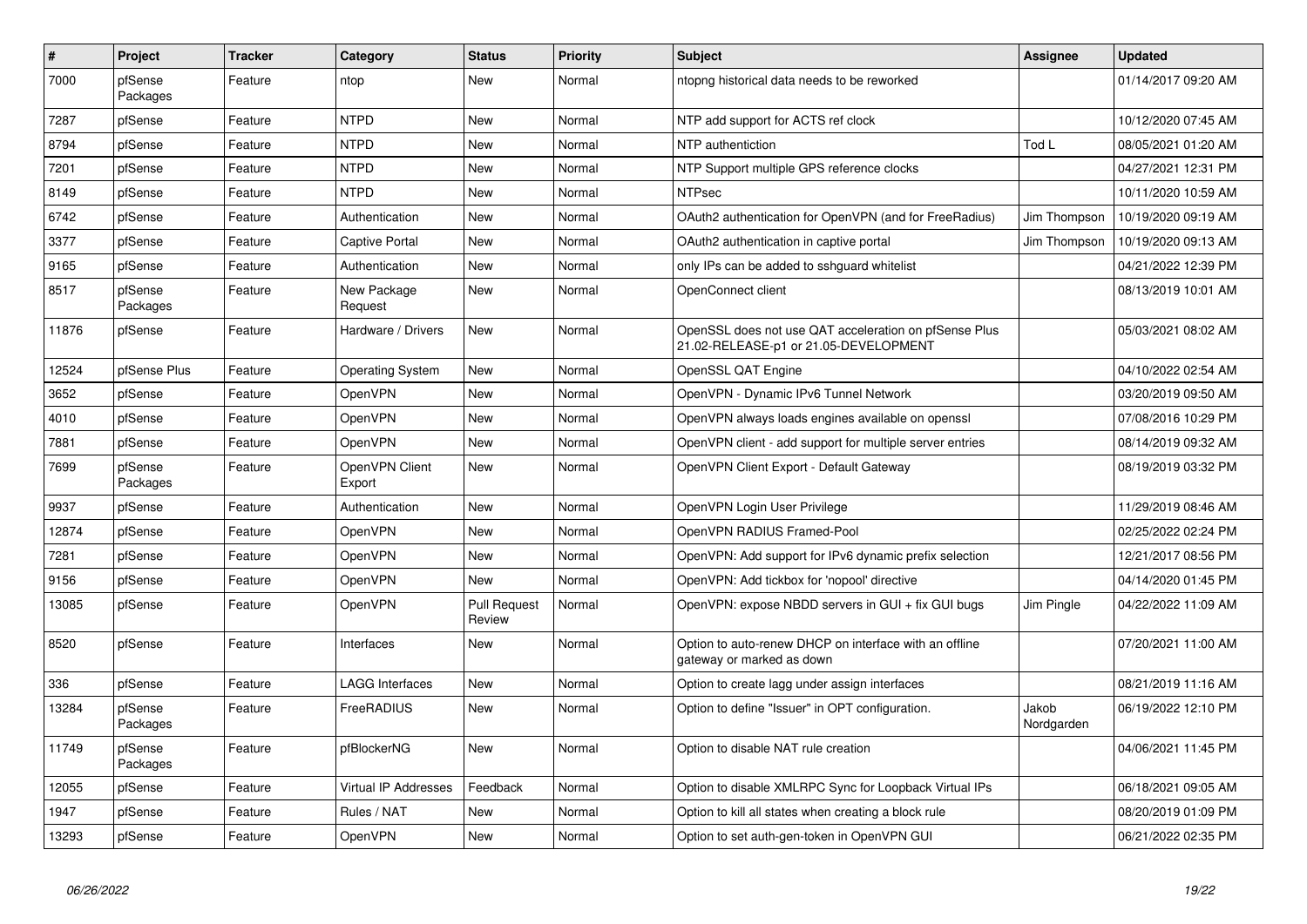| #     | Project             | <b>Tracker</b> | Category                     | <b>Status</b>                 | <b>Priority</b> | <b>Subject</b>                                                                                | Assignee   | <b>Updated</b>      |
|-------|---------------------|----------------|------------------------------|-------------------------------|-----------------|-----------------------------------------------------------------------------------------------|------------|---------------------|
| 13160 | pfSense<br>Packages | Feature        | Status Monitoring            | <b>Pull Request</b><br>Review | Normal          | Option to sort monitoring graph views                                                         |            | 05/13/2022 12:06 PM |
| 13124 | pfSense             | Feature        | Web Interface                | <b>Pull Request</b><br>Review | Normal          | Option to wait for interface selection before displaying firewall<br>rules                    |            | 05/17/2022 02:15 PM |
| 9616  | pfSense<br>Packages | Feature        | New Package<br>Request       | New                           | Normal          | Package for Docs                                                                              |            | 03/26/2020 06:34 AM |
| 13054 | pfSense             | Feature        | Package System               | New                           | Normal          | Package plugin hook for web server configuration stanzas                                      | Jim Pingle | 04/12/2022 03:04 PM |
| 4456  | pfSense             | Feature        | Diagnostics                  | <b>New</b>                    | Normal          | Packet capture additional filtering options                                                   |            | 08/20/2019 03:30 PM |
| 13017 | pfSense             | Feature        | Packet Capture               | <b>New</b>                    | Normal          | Packet capture: add preview results while capture is running                                  |            | 04/09/2022 11:08 AM |
| 1574  | pfSense             | Feature        | User Manager /<br>Privileges | New                           | Normal          | Password quality enforcment.                                                                  |            | 02/06/2016 04:15 AM |
| 12120 | pfSense             | Feature        | <b>DHCP Relay</b>            | New                           | Normal          | Permit several sets of destination DHCP servers in DHCP<br>relay                              |            | 07/11/2021 05:41 PM |
| 1683  | pfSense             | Feature        | Rules / NAT                  | <b>New</b>                    | Normal          | PF scrub min-ttl option                                                                       |            | 09/23/2020 01:52 AM |
| 11209 | pfSense<br>Packages | Feature        | pfBlockerNG                  | New                           | Normal          | pfBlockerNG soft blocking                                                                     |            | 01/01/2021 02:07 PM |
| 12918 | pfSense<br>Packages | Feature        | pfBlockerNG                  | New                           | Normal          | pfBlockerNG-devel changes from xmlrpc sync do not take<br>effect immediately                  |            | 03/07/2022 02:29 PM |
| 11260 | pfSense<br>Packages | Feature        | pfBlockerNG                  | New                           | Normal          | pfBlockerNG: predefined ASN groups for Google, Facebook,<br>Apple, etc with useful selections |            | 01/18/2021 03:46 PM |
| 4499  | pfSense             | Feature        | <b>LAGG Interfaces</b>       | <b>New</b>                    | Normal          | pfSense LAGG interfaces; unable to set speed and duplex<br>for member interfaces.             |            | 08/21/2019 11:16 AM |
| 9876  | pfSense             | Feature        | <b>Operating System</b>      | New                           | Normal          | PFsense on KVM: Web interface hint to disable "Hardware<br>Checksum Offloading"               |            | 07/03/2020 07:11 AM |
| 12768 | pfSense             | Feature        | Upgrade                      | New                           | Normal          | pfSense-repo: Make sure default config file exists                                            |            | 05/17/2022 02:32 PM |
| 9838  | pfSense             | Feature        | OpenVPN                      | New                           | Normal          | PKCS11 support                                                                                |            | 10/20/2019 02:12 PM |
| 7781  | pfSense             | Feature        | Rules / NAT                  | New                           | Normal          | Please Enable Rule Separators on Manual Outbound NAT                                          |            | 08/21/2019 09:07 AM |
| 11827 | pfSense<br>Packages | Feature        | <b>ACME</b>                  | New                           | Normal          | Please include acme deploy folder/scripts                                                     |            | 03/06/2022 04:31 AM |
| 6228  | pfSense             | Feature        | <b>Operating System</b>      | New                           | Normal          | Please provide a means for IGMPv3 and MLDv2 support                                           |            | 05/20/2020 03:21 PM |
| 6207  | pfSense             | Feature        | Rules / NAT                  | New                           | Normal          | Please, add "THIS_IF broadcast" Macro for use in firewall<br>rules                            |            | 08/21/2019 11:01 AM |
| 8078  | pfSense             | Feature        | <b>PPP</b> Interfaces        | <b>New</b>                    | Normal          | PPPoE Reconnect Wait Time                                                                     |            | 11/09/2017 05:13 PM |
| 1826  | pfSense             | Feature        | PPPoE Server                 | New                           | Normal          | PPPoE server IPv6 support                                                                     |            | 03/25/2022 04:25 PM |
| 9617  | pfSense             | Feature        | PPP Interfaces               | <b>New</b>                    | Normal          | PPPoE Static IP Configuration in GUI                                                          |            | 10/15/2021 08:52 PM |
| 9633  | pfSense             | Feature        | PPPoE Server                 | New                           | Normal          | PPPoE/L2TP Server Status Page                                                                 |            | 10/09/2021 12:05 PM |
| 1833  | pfSense             | Feature        | <b>PPTP</b>                  | New                           | Normal          | PPTP type WAN IPv6 support                                                                    |            | 08/20/2019 10:12 AM |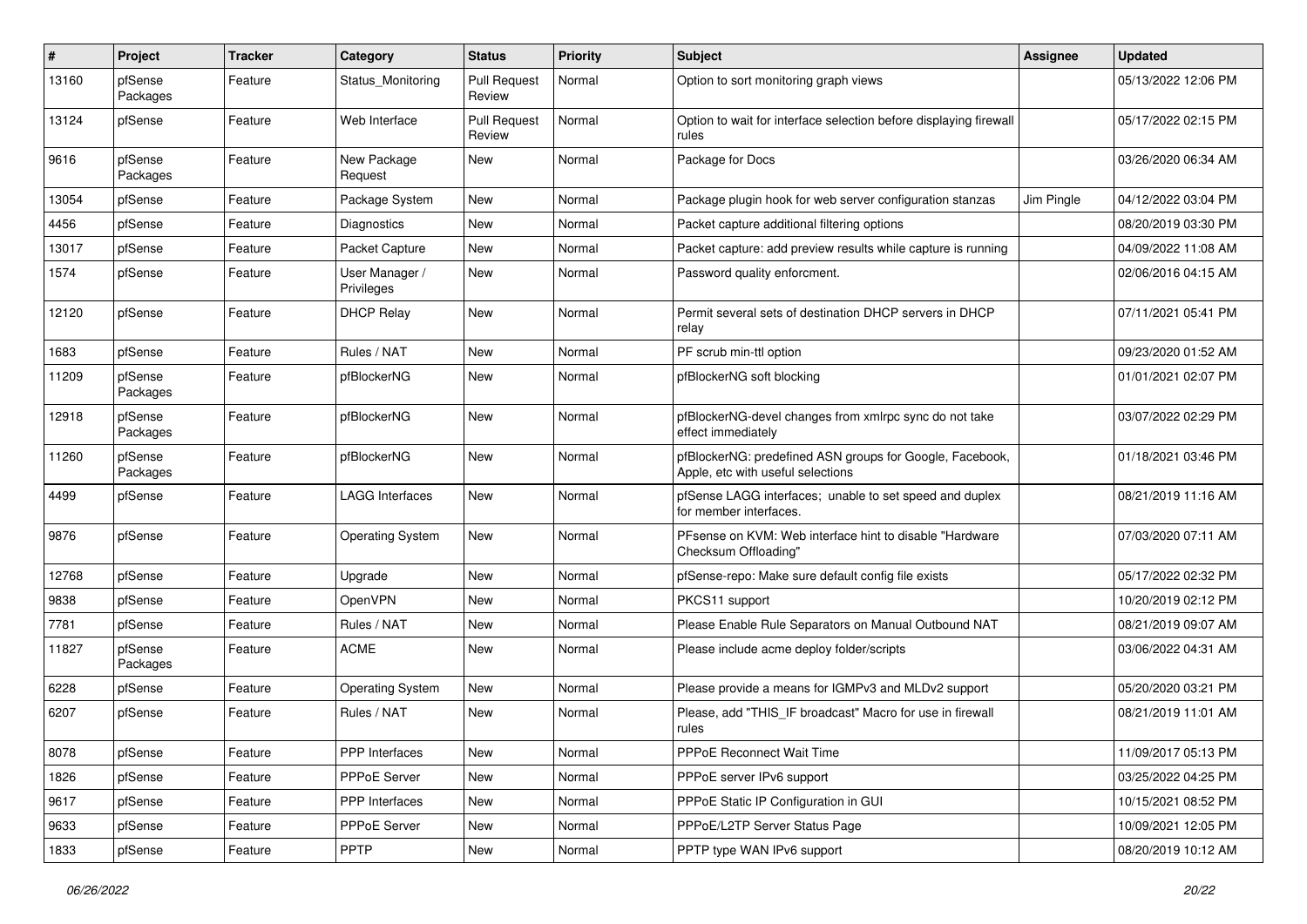| $\sharp$ | Project             | <b>Tracker</b> | Category                                        | <b>Status</b>                 | <b>Priority</b> | <b>Subject</b>                                                                                  | Assignee   | <b>Updated</b>      |
|----------|---------------------|----------------|-------------------------------------------------|-------------------------------|-----------------|-------------------------------------------------------------------------------------------------|------------|---------------------|
| 11163    | pfSense<br>Packages | Feature        | <b>ACME</b>                                     | <b>Pull Request</b><br>Review | Normal          | Preferred Chain option                                                                          |            | 10/18/2021 09:10 AM |
| 11826    | pfSense<br>Packages | Feature        | <b>ACME</b>                                     | <b>New</b>                    | Normal          | Preserve acme SAN Method parameters for new cert<br>creations                                   |            | 04/20/2021 02:02 PM |
| 6176     | pfSense<br>Packages | Feature        | OpenVPN Client<br>Export                        | New                           | Normal          | Privilege for OpenVPN Client Export                                                             |            | 10/05/2020 07:33 AM |
| 3387     | pfSense             | Feature        | Aliases / Tables                                | New                           | Normal          | process_alias_urItable Frequency                                                                |            | 08/21/2019 11:01 AM |
| 10581    | pfSense             | Feature        | Logging                                         | New                           | Normal          | Provide ability to disable nginx access logging to remote<br>syslog server                      |            | 05/21/2020 08:36 PM |
| 7212     | pfSense             | Feature        | Hardware / Drivers                              | <b>New</b>                    | Normal          | Provide Driver for SG-1000 Crypto Accelerator                                                   | Luiz Souza | 08/20/2019 08:46 AM |
| 7244     | pfSense             | Feature        | Developer Tools                                 | New                           | Normal          | Publish pfsense as a Vagrant Basebox                                                            |            | 01/29/2019 04:09 AM |
| 13197    | pfSense<br>Packages | Feature        | pfBlockerNG                                     | New                           | Normal          | Put a Single donation link and a proper patreon lin in the<br>pfBlocker Support Banner / Widget |            | 05/23/2022 05:35 AM |
| 12179    | pfSense<br>Packages | Feature        | qemu-guest-agent                                | New                           | Normal          | QEMU package                                                                                    |            | 07/30/2021 08:02 AM |
| 8712     | pfSense             | Feature        | <b>Traffic Shaper</b><br>(ALTQ)                 | New                           | Normal          | QOS on ipsec links                                                                              |            | 06/22/2020 06:27 AM |
| 4470     | pfSense             | Feature        | <b>IPv6 Router</b><br>Advertisements<br>(RADVD) | New                           | Normal          | RA page in GUI                                                                                  |            | 08/20/2019 12:20 PM |
| 1434     | pfSense             | Feature        | OpenVPN                                         | <b>New</b>                    | Normal          | Radius Accounting in OpenVPN                                                                    |            | 05/04/2013 03:06 PM |
| 3718     | pfSense             | Feature        | IPv6 Router<br>Advertisements<br>(RADVD)        | New                           | Normal          | radvd - enhancement proposal: ability to advertise routes and<br>some fixes - patches attached  |            | 03/22/2020 02:59 PM |
| 4646     | pfSense             | Feature        | Dashboard                                       | <b>New</b>                    | Normal          | Recover valuable vertical screen real estate in dashboard                                       |            | 04/20/2015 07:46 PM |
| 6283     | pfSense             | Feature        | DHCP (IPv6)                                     | New                           | Normal          | Register DHCPv6 leases with DNS resolver                                                        |            | 08/21/2019 10:48 AM |
| 6554     | pfSense             | Feature        | <b>NTPD</b>                                     | New                           | Normal          | Reintroduce NTP mode7 for IEEE 1588 PTPd interop                                                |            | 08/13/2019 01:40 PM |
| 12679    | pfSense             | Feature        | Interfaces                                      | New                           | Normal          | Remind user to update DHCPv6 range when changing<br>interface IPv6 prefix                       |            | 01/12/2022 07:36 AM |
| 2276     | pfSense             | Feature        | Certificates                                    | <b>New</b>                    | Normal          | Remote CRL fetch support                                                                        |            | 02/06/2016 04:14 AM |
| 13196    | pfSense<br>Packages | Feature        | pfBlockerNG                                     | New                           | Normal          | remove NoVirusThanks feed                                                                       |            | 05/23/2022 06:05 AM |
| 10651    | pfSense             | Feature        | OpenVPN                                         | New                           | Normal          | Remove/replace deprecated OpenVPN options                                                       |            | 06/10/2020 11:32 AM |
| 11856    | pfSense             | Feature        | Diagnostics                                     | New                           | Normal          | Replace/add Alias or DNS names for known LAN addresses<br>in the State table                    |            | 04/27/2021 08:01 AM |
| 5813     | pfSense             | Feature        | <b>Traffic Shaper</b><br>(ALTQ)                 | <b>New</b>                    | Normal          | Replacement of layer7 filter                                                                    |            | 02/18/2017 05:08 PM |
| 2676     | pfSense             | Feature        | Rules / NAT                                     | New                           | Normal          | Reply-to option in firewall rule                                                                |            | 05/05/2017 03:15 PM |